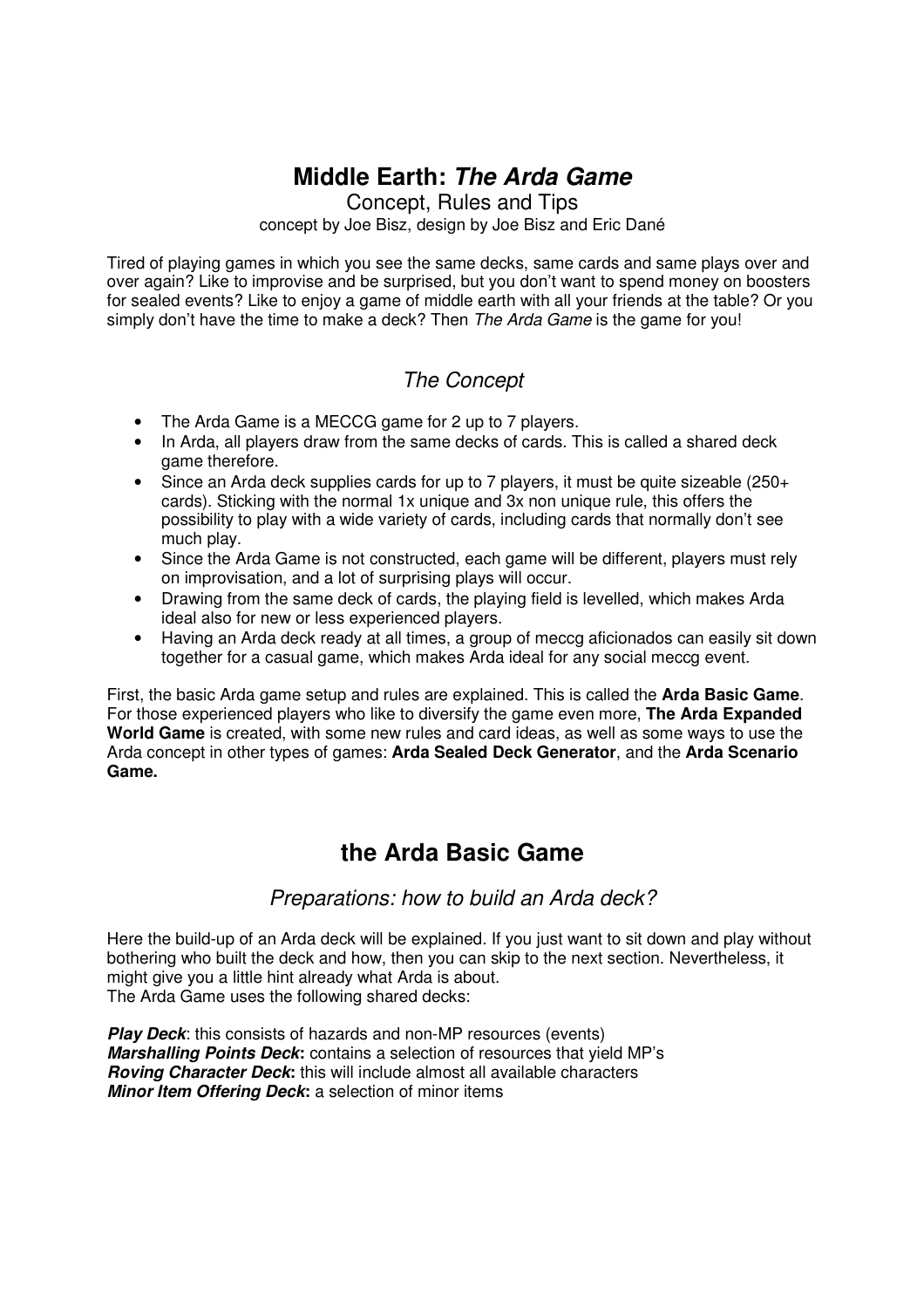Actually, there are very few rules for creating an Arda deck. Just use any cards you like from the whole of your Middle Earth collection. That's why it's called Arda after all: it encompasses all of Middle Earth! Now, you could grab a number of cards at random, but a bit of selection is advisable.

First decide if your deck will be minion or hero. Both alignments still have their own set of cards of course, though an exception can be made for a few cards (see the Expanded World game). Try to balance your MP deck with factions, allies, items and events (items are more numerous, but don't go over 50% items).

Pick cards for your Play deck that would seem potentially useful (and exciting!) in a game, no more than 2 or 3 of each (only 1 of uniques). However, don't hesitate to pick cards less often used, all cards can be useful in specific situations after all, and that's what makes Arda exciting. Try to balance creatures and events. Use differing artwork when possible. Remember that people like looking at the beautiful artwork and interpretations too.

The number of cards for the decks are not fixed, they may vary according to the availability of cards in your collection, or the number of players you want or expect to play with. Don't worry that there might be too many cards in deck, there is no need to use all cards after all, and normal deck manipulation and cardflow management don't apply. If you have a large Arda deck, you can use it over and again, while it offers different games each time. Besides, as experience from Arda decks shows, it's more difficult to leave out cards than to include them! But just to give an idea:

-Play Deck: 50 cards per player will suffice. A standard Play Deck will contain 250+ cards. Use an equal number of resources and hazards.

-MP Deck: at least 15 cards per player, usually around 100.

-Roving Character Deck: unless playing with 2-3 players, use all available characters (70). Reserve 2 copies of each wizard for 6-7 player games.

-Offering Deck: usually around 30-35. Try to include 2 copies of each minor item.

Site deck: ideally each player brings his site deck to the table. Otherwise, have one site deck present, use the sites for reference and multiple use, and let players write down on a small sheet of paper which sites they have visited (if tapped and discarded). Having a good map at hand, which shows all sites and playability of resources, is also very useful.

Tip: if playing with new players, have a map and a full site deck at hand, ideally the site deck should be arranged in 9-pocket sheets by site type or area of map so that the new player can easily look at and choose sites to go to.

## The Game Starts

- Each player first draws a **Play Hand** of 8 cards from Play deck, and an **MP Hand** of 5 cards from the Marshalling Point deck. These are considered separate hands, so keep these separate at all times! Whenever hands are resolved, both hands are resolved. Permutations in hand size affect the Play hand.
- A toss is made to select the starting player.
- Each player then selects a wizard to play with. This is done via a draft; the player who has won the toss selects his wizard first, then proceed clockwise. In 2-5 player games,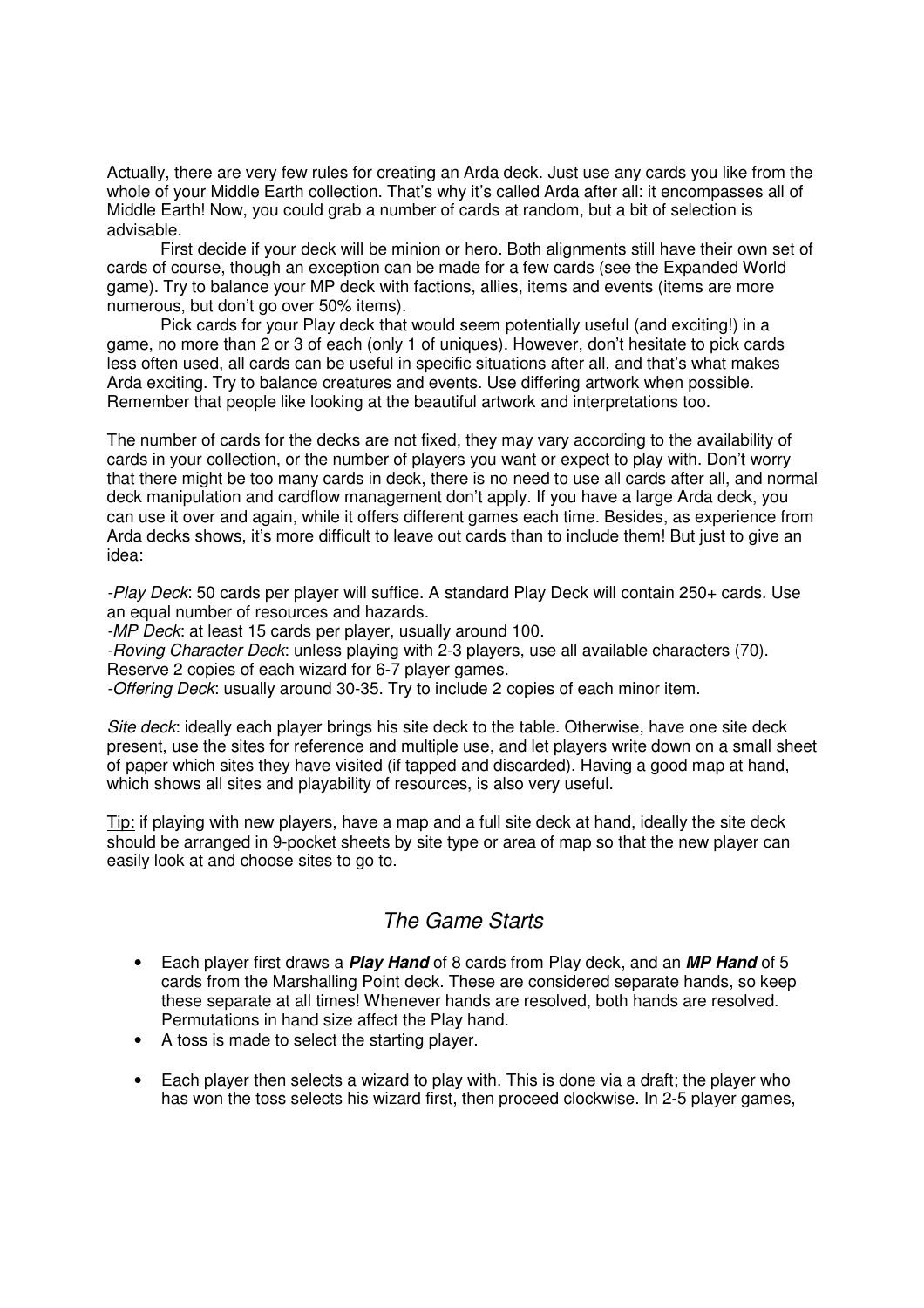respect the uniqueness of the wizards, and if playing with 6-7 players, don't play two same wizards if you're sitting next to each other.

• Next, each player is handed at random 2 characters with 6 mind or higher (taken from the Roving Character Deck). Deal out the rest of the characters at random, to a maximum of 10 per player. Each player may select his starting company as per normal rules (20 mind and 5 characters maximum). Return the unused characters to the Roving Character deck.

**Nb**. Fram Framson may still not start the game, if he is handed out to you, ask for another character.

• After receiving Play/MP hands and characters, minor items are drafted. The player who won the toss selects one minor item from the Offering Deck, then proceed clockwise, until all players have two minor items. You may play only one copy of a certain minor item.

Tip: In 5-7 player games it might be advisable to divide the Offering Deck in two stacks and draft simultaneously from both stacks, to save you some time.

**Nb.** All minor items, even unique or hoard items, may be chosen in the draft.

- Then, turn 4 characters face up from the Roving Character Deck. These characters are 'roving' and may be played by any player as if from hand. However, until each player has taken a first resource turn, no roving character may be played.
- Turn 4 minor items face up from the Minor Item Offering Deck. These minor items may be played by any player as if from hand.
- Start the game at Rivendell or your Wizard's home site.

# The Turn Sequence

If playing with more than 4 players, **Simultaneous Active Turns** system is used (see below), otherwise there will be too much time between resource turns and players will get easily bored. In any case, Standard Multiplayer Rules are in effect.

### **Untap and organization phase:**

- During untap phase, if there are less than 4 characters roving, reveal characters from the Roving Character Deck until there are 4 again.
- Do exactly the same for minor items from the Minor Items Offering Deck.
- Characters may be brought into play under General Influence at their home site, as long as one of your characters is present (i.e. your wizard doesn't need to be present, you can send someone to fetch the character on behalf of your wizard).
- You may only control 3 companies (outside organization phase).

#### **Movement-hazard phase:**

• When the active resource player starts his turn, the first hazard player sits to his right.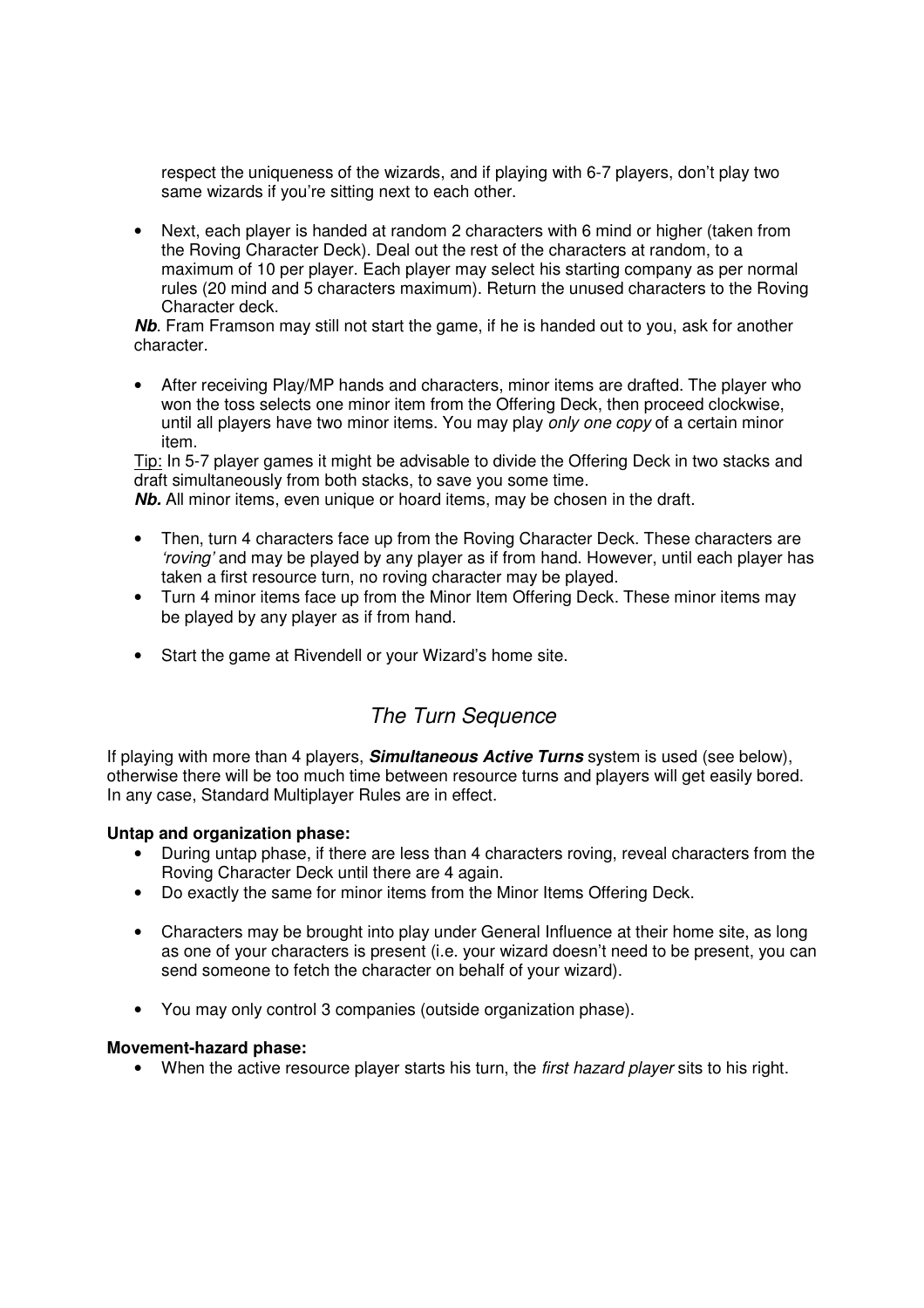- Only the resource player and first hazard player draw cards from the Play deck, and the first hazard player is his *designated opponent* (for purpose of interpreting certain card effects).
- When a hazard player is finished playing hazards, he may "pass" to the next inactive player (that is, non resource player) sitting to his right. Passing hazard play in this fashion will reduce the hazard limit by 1. Hazard play may (and can) only be passed twice if no simultaneous active turns are taken.

**Nb.** You may not pass hazard play back and forth between players.

- Only the first hazard player (and of course the active player) may resolve his hand after each movement/hazard phase.
- During end-of-turn phase, each player may resolve his hands, and unless he has more cards in hand than his hand size, one card may be discarded from either Play hand or MP hand.
- Each player that is not an active resource player may freely trade resources from both Play hand and MP hand, but *only on a one-on-one basis* (e.g. 1 MP card for 1 MP card). This may be done at any time during the turn.

**Nb.** Hazards may not be traded!

Tip: to speed up play it is recommended that the inactive players use their time to plan ahead their next move.

#### **Site phase and end-or-turn phase:**

• During end-of-turn phase, if no roving character has been revealed this turn, discard the character who has been revealed first (in line).

**Nb.** It is thus important to keep the roving characters always in order of being revealed.

• Do exactly the same for minor items from the Minor Items Offering Deck.

Tip: When using Arda to introduce new players to the game, it is advisable to use the following general rule for the playability of MP resources (in addition to what the site cards mention). This will make choosing sites easier for new players:

-Greater items at any Shadow-hold, Dark-hold and Dragon- lair.

-Major items at any Shadow-hold, Dark-hold, and Ruins & Lairs.

-Information events at any Ruins & Lairs.

-Gold Rings at any Ruins & Lairs in Wilderland or in a Coastal Seas region.

## End of the Game

- If you have 20 Marshalling Points, you may call the Council, and all other players get another turn.
- You only double Marshalling Points at the Council if no other player has MP's from a certain type.
- Ring items are considered a separate source of Marshalling Points at the Council: if no other player has any MP's from ring items, you double yours, and rings are not considered items for the purpose of counting MP's.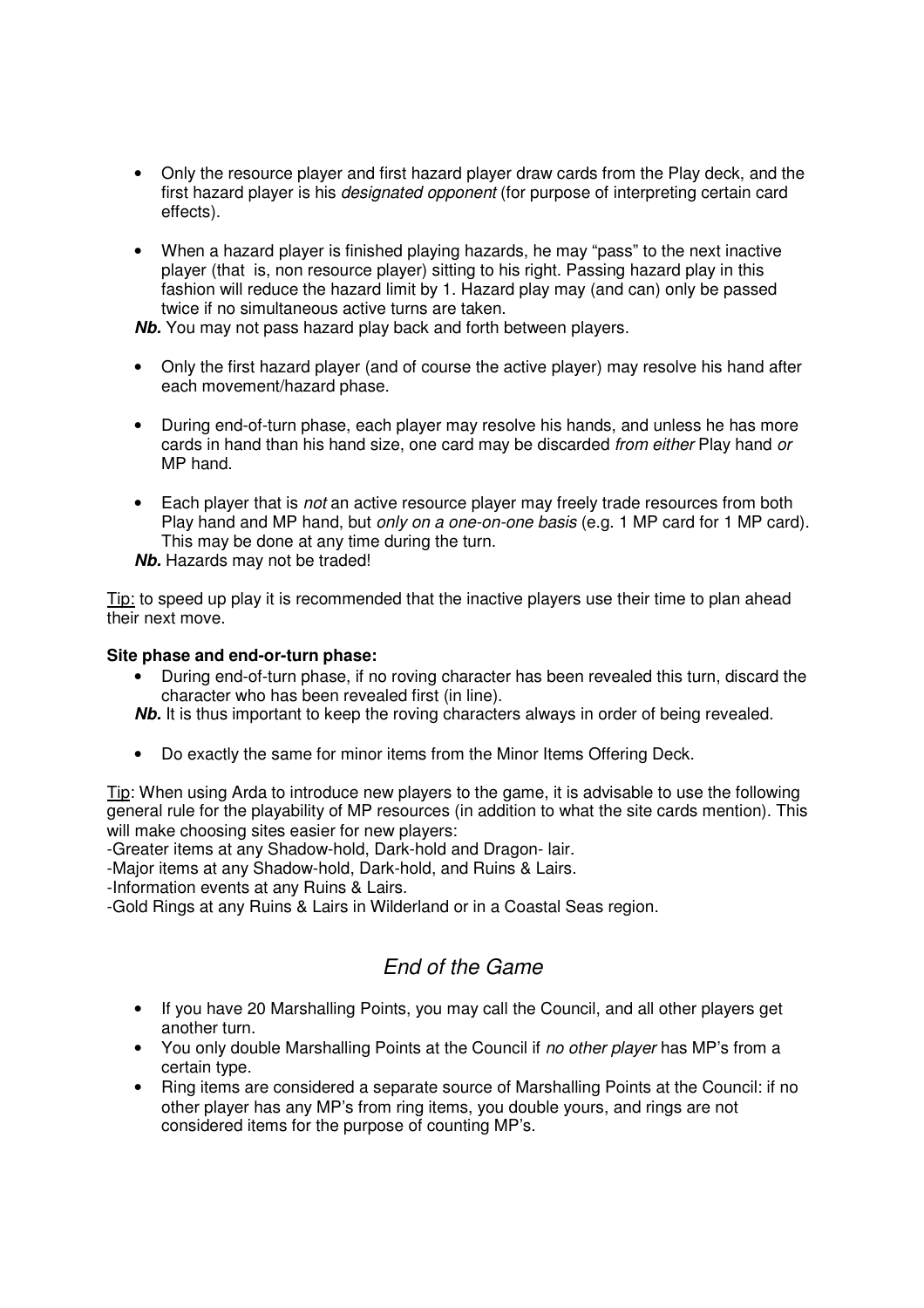# Simultaneous Active Turn Sequence

If you're playing Arda with 5-7 people, it is recommended that you create two simultaneous active turns. This will imply some small changes in the way the game works. **Nb.** Arda should not exceed 7 players; just start a second game!

**Nb**. Playing simultaneous active turns with 4 people is possible, but is not recommended. Fairness in Timing Issues arise, but more importantly you will lose some of the social element of the game. Only experienced players should attempt it, if they feel they can handle complex situations (and still enjoy the game).

- Taking simultaneous turns is easy. There should at any time be one (5 players) or two (6- 7 players) hazard player between two active resource players. Thus, when the player who won the toss and starts the game is decided, count out two (5 players) or 3 people (6-7 players) clockwise to designate the second active resource player.
- Always start and end the turn of both resource players simultaneously! You don't have to keep pace with every phase in the turn sequence, but try to keep up a bit.
- Give a token (e.g. a wizard's pin) to the very first active resource player (who won the toss), and pass on this token clockwise each turn. This designates the player who has first right should some timing issues arise, for example when both active players want to play the same roving character during organization phase, or minor item during site phase. Since such occurrences are quite rare, you could dispense with the token if you feel you can resolve such issues in good nature.
- Each player will have a **Sphere** corresponding to him and his adjacent players. Cards played by him belong to this Sphere, meaning that if they would normally affect all players at the table, they now only affect the players directly to his right and left. This applies to both resources and hazards. This change is necessary, because allowing 'global events' to affect everyone at the table makes for confusing timing issues when turns are acted out simultaneously.

**Nb.** This does not mean that your companies may not interact with those of players not in your Sphere. You may still influence, or otherwise interact, and cards associated with your opponent's companies might still affect you.

• Hazard play may not be passed clockwise anymore, since that would result in the play of hazards that are out of a resource player's Sphere. But, hazard play may be passed counter clockwise, skipping the resource player, to the hazard player sitting to his left. Thus, the hazards played remain always in the resource player's Sphere. **Nb**. hazard play may only be passed once!

This example should illustrate the way Spheres work in Simultaneous Active Turn sequence. Imagine that players are seated in the following order: John-Mary-Ted-Joe-Mark-Eric. **A)** Mark plays Sun. Mark, Eric and Joe (and nobody else) will benefit from this card. **B)** Eric (in his turn) plays Gates of Morning. All of Eric's Dúnadan and Man characters will benefit from Mark's Sun with the additional text allowed by Gates, since Eric is adjacent to Mark. However, Joe will not get to apply the additional text to Sun allowed by Gates, since Joe is not adjacent to Eric.

**C)** Joe plays Doors of Night (on Ted), which stays in play but does not cancel Gates, since Eric is too far away to have his resources affected. This creates an interesting paradox whereby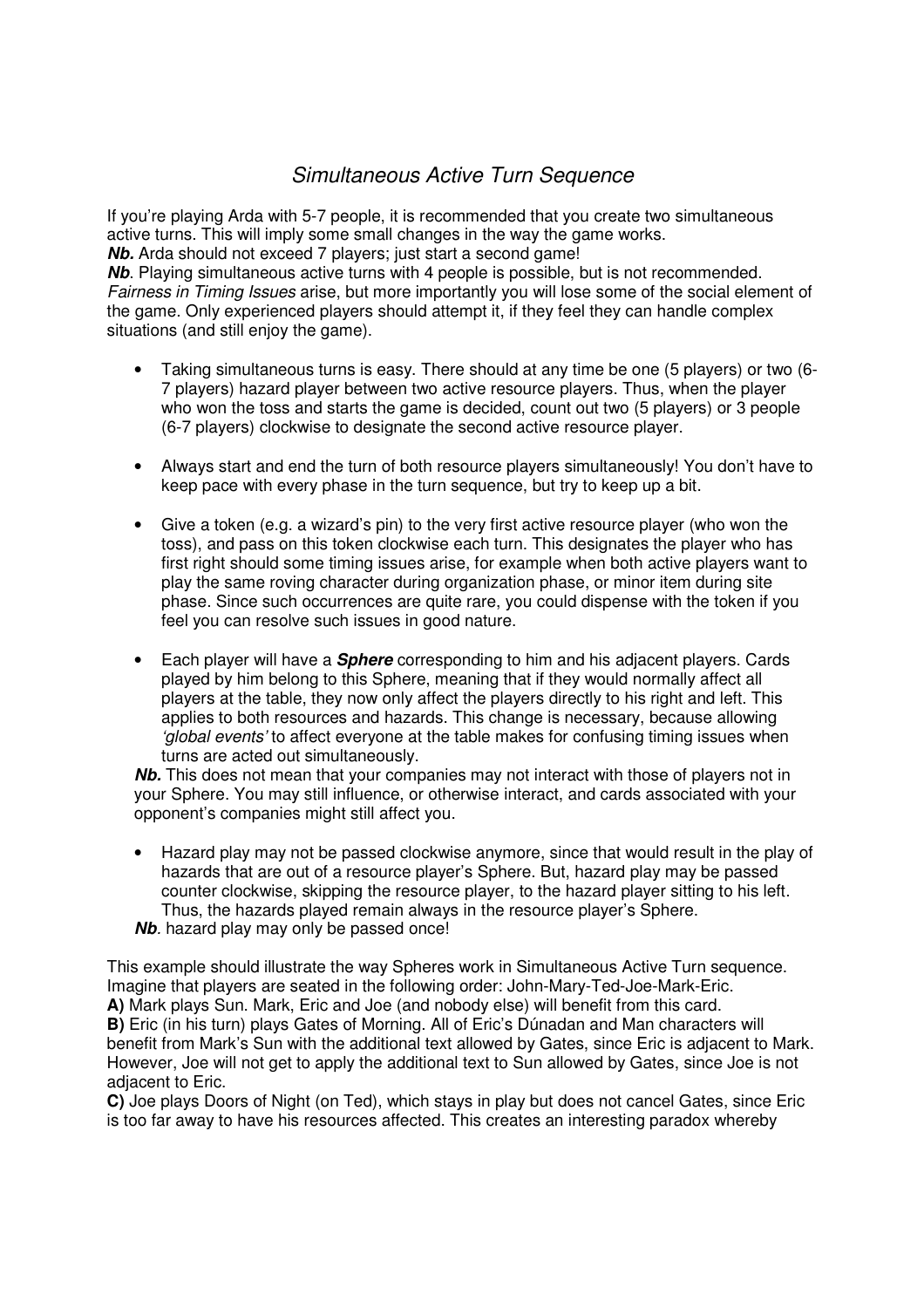Mark's characters can be affected by both Gates and Doors at the same time, but such a paradox should be considered minor. Should this have an effect on cards, then both are considered not in play for that card only.

**D)** Ted has Doors of Night in his hand, but cannot play it, since Joe's Doors of Night affects Ted. John and Mary *could* play Doors of Night.

**Important when playing with 5 players:** one of the hazard players will be playing hazards in two Spheres simultaneously (as first hazard player to one, and as second hazard player to the other active resource player, see figure below). This results in **two difficulties**:

1. He needs to play hazards simultaneously, which of course means he needs to make himself aware of what's going on with both resource players, and he might need to make choices in his hazard play between both resource players. This problem can be solved by creating a **traffic rule**: a hazard player should always carry out his duties as first hazard player before playing as second hazard player. This rule should be applied per movement/hazard phase, so you don't have to wait until your second hazard player is done playing hazards on all of the other resource player's companies. Should this traffic rule result in big traffic jams, for example when one player is still in organization phase the other might already be in movement-hazard phase, then it is important to apply a little flexibility.



2. **Fairness in Timing Issue.** Since the hazards he plays affect both Spheres, one resource player might want to wait (in effect: stall) to see if he plays hazards on the other resource player that will effect him, so he can adjust and respond to that. If this happens, there is a stalemate, because neither resource players will decide to play anything. For example: your second hazard player plays Smaug Ahunt on the other resource player, while you are moving in Northern Rhovanion, so you will have to face him. You could of course have waited in the first place until his movement/hazard phase was over, so you might not have wasted your Flatter a Foe on that Cave-drake. But then the game will not move an inch. In any case, the traffic rule dictates that you will have to wait facing Smaug until the other resource player has faced him first (and who knows, killed him).

This problem is simply unavoidable in a 5 player game, unless only 1 hazard player is allowed per resource player, which would seriously limit the game and that is not what we want. Therefore, each resource player must look to his own Sphere and his first hazard player. This is a matter of good sportsmanship, thus it will be called the Fairness in Timing Issue.

It is important to remember in both cases, that The Arda Game takes place in a nice social ambience and is played more laid back than a two player game, which by it's nature is more competitive. In the event some timing issues do occur, please resolve them with good humour, because you win some and you lose some. And after all, unexpected situations are also what makes Arda fun.

Optional when playing with 7 players: one player will not be playing hazards as by standard rule and will inevitably be inactive for a turn (other than perhaps trading resources). Two option are now open. It can be decided he may still play hazards as a third hazard player. Hazards he plays are then considered to affect the resource player *only for that turn* (see above for certain timing issues that might arise). Otherwise, this player might be designated the Hiding from Sauron Player: i.e. he forsakes his (potential) hazard turn and is free to take a break.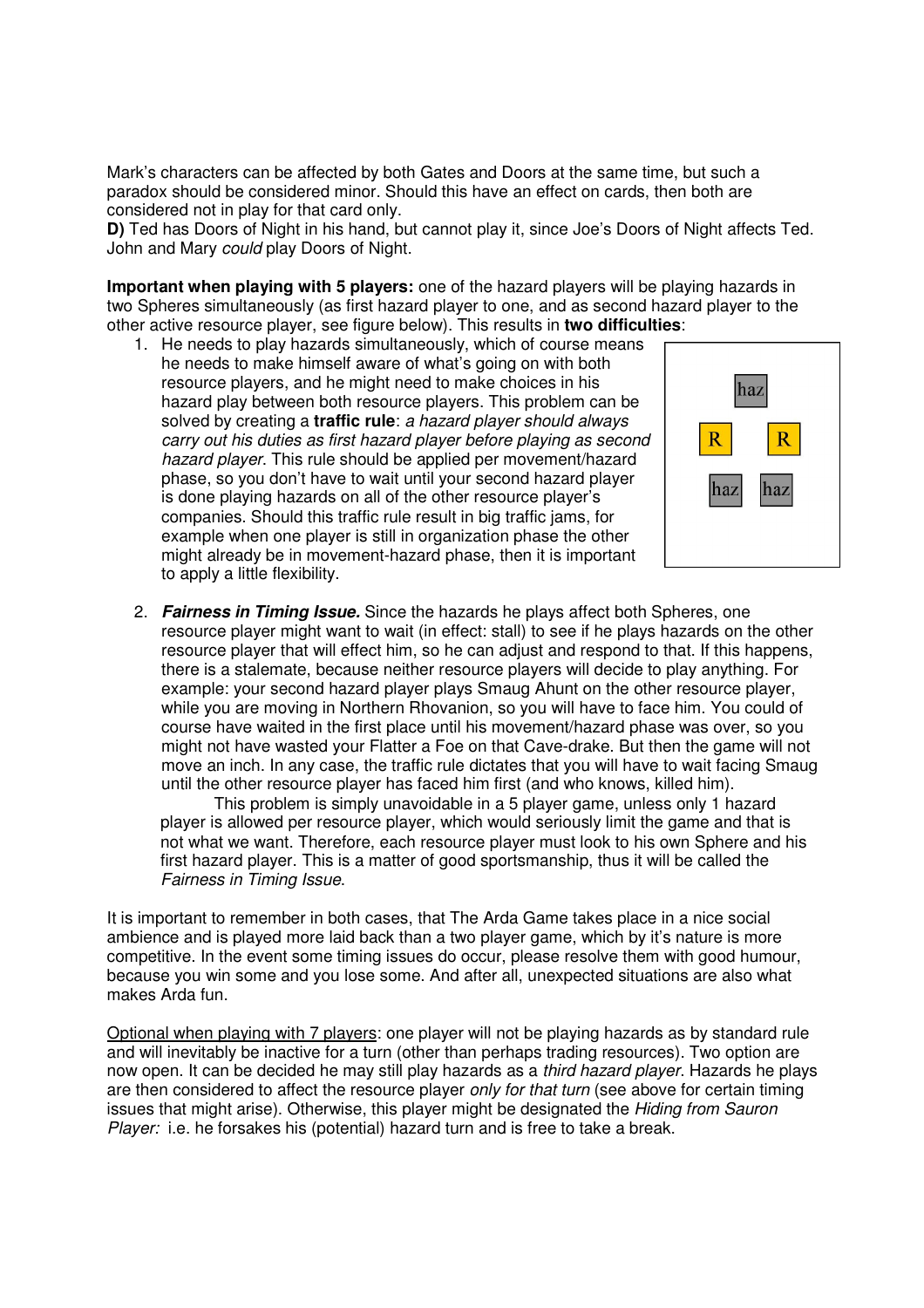# **Arda Sealed Deck Generator**

Arda can also be played in stead of a sealed game. Just get a number of players together and throw the cards from their boosters/starters in the different Arda decks. You lose out on the advantages of a well-edited Arda deck, but using shared decks and the other Arda rules (trading, etc.) maximize interplay between players in sealed games. Shared decks also reduces the chances of a player having a better or worse deck than his opponents based on the luck of a few packs.

# **Arda Scenario Game**

This variant is pretty obvious: design your deck to fit the needs of a specific scenario, like a Dragon-hunt scenario, or a Northern Waste scenario, and apply the normal rules from the Arda Basic Game or Arda Expanded World Game. Scenario's are often a lot of fun, because hazards and resources match better, and there's a higher amount of interaction between players. All players are trying to accomplish the same goals. Constructed scenario games however, especially two player games, sometimes tend to undo these benefits a bit, because players try to strategically outwit their opponent to gain an edge. Thus the scenario feel is decreased. The Arda concept can bring this back to the table.

# **Arda Expanded World Games**

The Arda Expanded World takes the Arda Basic Game a bit further by introducing some concepts, rules and new card ideas to make every Arda game a more profound Middle Earth experience. If you're really fascinated by the possibilities offered by Arda, and you want to put more time into perfecting your homemade Arda deck, then it makes perfect sense to edit your cards or even give them completely different texts in the interest of making these cards more playable. Greater, more thematic, and sometimes just simpler playability helps game enjoyment!

The rules and ideas mentioned below will be the **Recommended Arda Expanded World rules and cards**. They help game play as well as create more interaction between players. They also give your wizard a stronger sense of identity. It is certainly recommended to use these rules and cards and to consider them as a whole, but they remain optional and you can use them to your own taste in your own personalized Arda Expanded World game. Or better still, if you have some cool ideas, create your own cards and Deck, and please let us know! **Nb.** For anyone's convenience a file with the cards and new texts will be available if you pm the authors.

# **Recommended Arda Expanded World Game** (Joe's/Eric's Arda Deck)

### **Additional rules**

• Except when the Council is called, any character that has been successfully influenced away by an opponent is transferred to the company of the character influencing him (place under his DI if possible). Discard any allies he controls, transfer one item of your choice to a character in his company, and keep all other non-follower cards he controls with the character.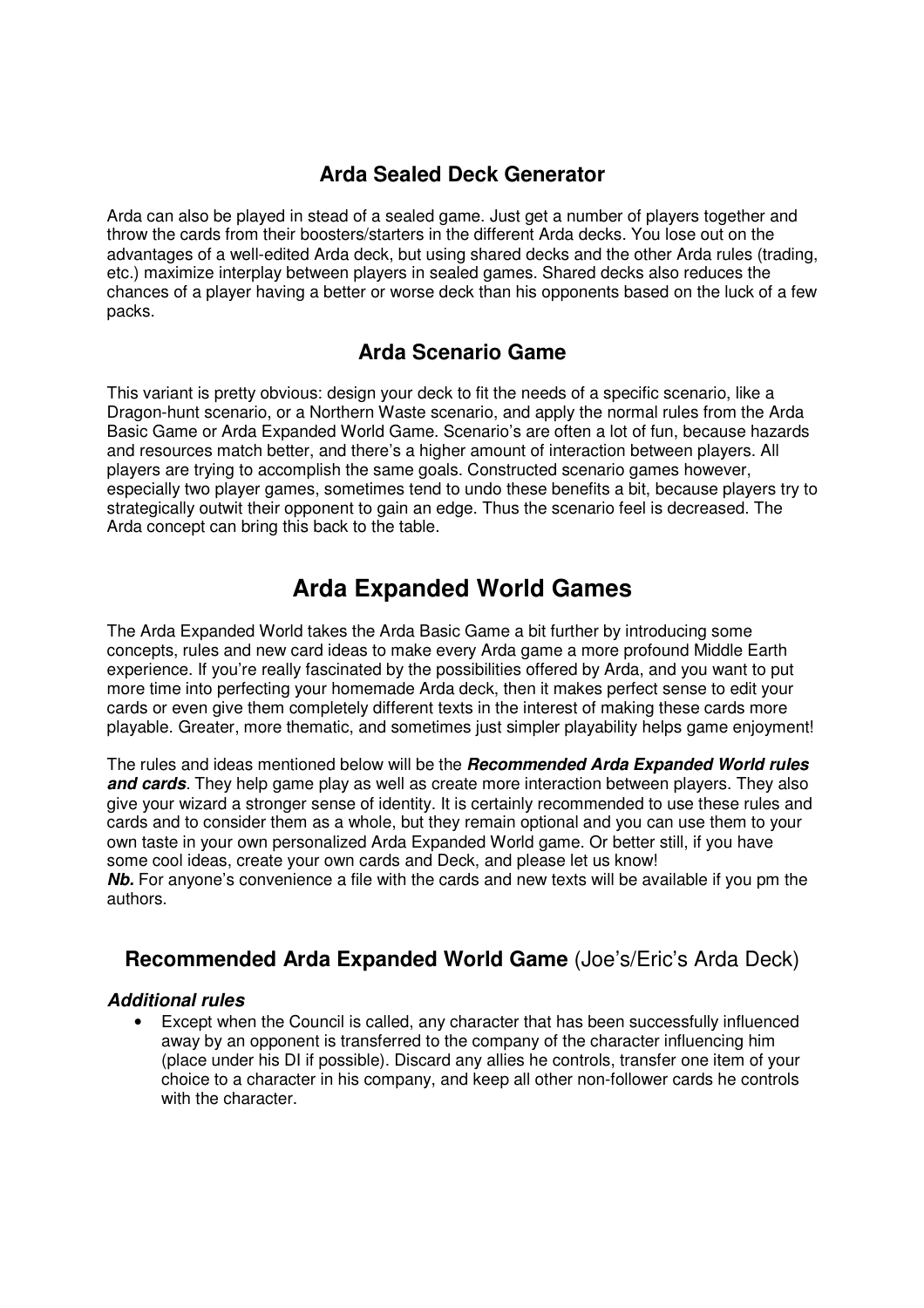- Cards that mention the word 'stored' in their game text, may be so stored during site phase.
- Once per game, if your wizard is corrupted or killed, you may flip your wizard; your wizard is *lost* (if corrupted), or *sent back* by the Valar (if killed). He may keep any items and permanent events, but discard any allies (shuffle wizard specific allies back into the MP deck). For the remainder of the turn and the next turn, your wizard is considered 'off to the side': you may not use your wizard to any purpose nor may he be the target of cards. After your next turn, your wizard may resume active play and may join any of your companies.

If the conditions on the Fallen Wizard card are met, you may flip your wizard back again (keep all cards on him in play).

While your Fallen Wizard is in play, you receive -5 MP's at the Council.

**Nb**. A fallen character is considered a normal character for the purpose of making corruption checks, and may still be killed or corrupted. If this happens, you get an extra -5 MP's (so total -10) but may continue the game.

- Creature/permanent-event hazards that add an additional automatic attack to a site affect all versions of all sites, even if they are not in your Sphere.
- Hoard items are playable at Under-deeps sites (i.e. Under-deeps sites contain a hoard).
- Ring items and hoard items are separate MP source categories for the purpose of the Council.

### **Expand the wizard-feel**

'No country for lonely naked old men': to make the wizard game more personal and allow for some strategy, start the game clothing each wizard in his personal robes from ME White Hand (Huntman's Garb, Grey Hat, Pallando's Hood, Pocketed Robes and Many Coloured Robes). Of course you should also add to Play deck a copy of the cards these clothes can recycle for you.

Additionally, start the game with each wizard having his personal Friend beside him (Squire of the Hunt, Gandalf's Friend, Pallando's Apprentice and The Forge Master). Delete from these cards the part that reduces the influence to control them. Since Radagast is such a loner and doesn't have a friend card, you might start him with Shifter of Hues from the Expanded World cardlist.

Additionally, the wizards will receive some new abilities.

**Alatar:** May draw 1 additional card for each Coastal Sea or Dark-domain in his site path. If a hazard creature is played on another of your companies, he may "teleport" at any time to join that company and face 1 strike with +1 to his prowess.

**Gandalf:** May tap to test a ring; you may roll twice and add 2 to the roll. +1 to his corruption checks (+3 if from a spell).

**Pallando:** +1 to your hand size. During your organization phase, opponent must reveal two hazards from his hand (or else his whole hand).

**Radagast:** May draw 1 additional card for every two wilderness in his site path (round down). May move up to 6 regions if moving to a site where another wizard is present. If at a site where another wizard is present, he gains that wizard's abilities and may use that wizard's specific items (no tapping required): his direct influence is modified by -2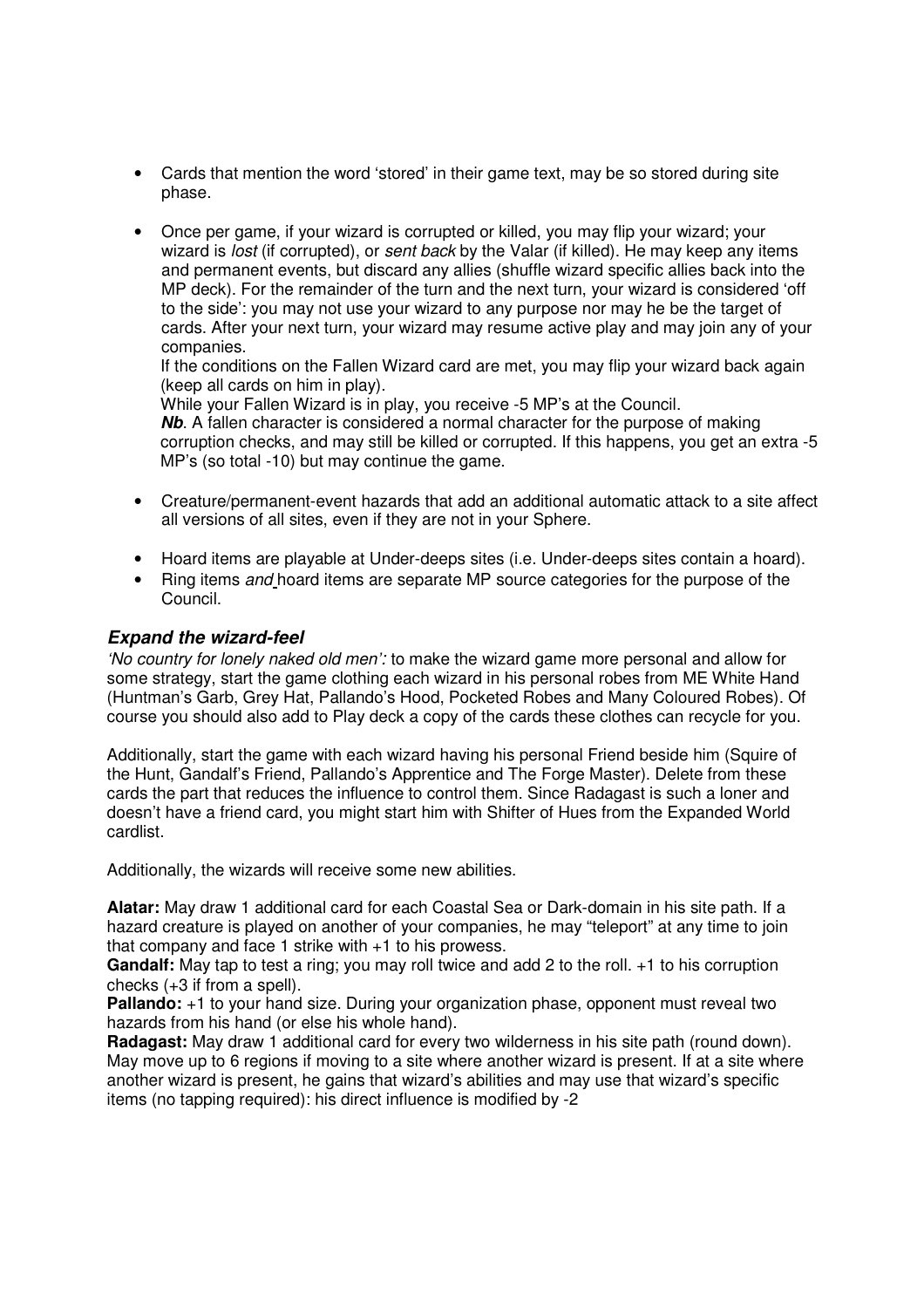**Saruman**: May tap to take a spell from the discard pile. Tap or wound a character in his company (at any time) to untap a Palantír, or during end-of-turn phase to untap Saruman. Any character in his company may use a Palantír.

#### **Fallen Alatar:** warrior/scout/ranger

Unique. Flip this card whenever you play a faction worth 3 MP or more. All your battle gear items and defeated creatures are worth 1 less MP (to minimum of 1).

#### **Fallen Gandalf:** warrior/sage/diplomat

Unique. Flip this card whenever you play a non-minor battle gear item. All your ring and nonbattle gear items are worth 1 less MP (to minimum of 1).

#### **Fallen Pallando:** ranger/sage/diplomat

Unique. Flip this card whenever you play a hoard item. All your Man factions and Palantiri are worth 1 less MP (to minimum of 1).

**Fallen Radagast:** warrior/scout/diplomat

Unique. Flip this card whenever you store a miscellaneous MP card. All your allies and non-Man factions are worth 1 less MP (to minimum of 1).

#### **Fallen Saruman:** scout/ranger/sage

Unique. Flip this card whenever you play an ally worth 2 MP or more, or when you play Ents of Fangorn, Hobbits, or Woses of Old Pukel-land. All your PalantÌri and rings are worth 1 less MP (to minimum of 1).

### **Recommended Card Errata**

There are several ways cards can be edited to fit the needs of Arda:

- A) the **New Legal Cards method:** adding cards that would not normally be legal for heroes, like certain fallen-wizard and minion resources.
- B) the **Text Replacement method:** replacing the card's text entirely, like the Virtual Cards did. You can do this by creating text boxes and taping them to the card.
- C) the **Corrections method:** small edits and cross-outs with a pen to a card's text.

Ad. A) The new legal cards suggested would be: the friend cards and clothing cards from MEWH, and the cards they can fetch, notably Crept Along Cleverly and Gifts as Given of Old. You might also consider using a few covert minions or agents, to fill up holes in the character deck: Pon-ora-Pon and Om-buri-Om will increase the number of Wose characters, Uchel will be a nice Cameth Brin character. With this, as with adding minion resources, keep it to a minimum! Any other new legal cards are ones that have received new text (see cardlist). Stage cards may be played outside organization phase.

### **Ad. B) New Card Texts**

Use the following cards from Virtual Card Set 1:

#### **Bard Bowman (V):**

Unique. If bearing Black Arrow and facing a Dragon or Drake attack, Black Arrow's modifiers are changed to -3/-3. Bard may untap *Black Arrow* at the end of his movement/hazard phase. He may only bear one Black Arrow. Home Site: Lake-town

#### **Legolas (V): warrior/scout/ranger**

Unique. 7 Mind. +1 prowess against Orcs. +1 direct influence against Dwarves and Dwarf factions. If in a company with Gimli, that company cannot be targeted by Unhappy Blows, your Dwarf factions are worth +1 MP, and both may take defeated creatures and minions as trophies (double the prowess bonus given by a trophy). If one of them has less trophy MPs, he must face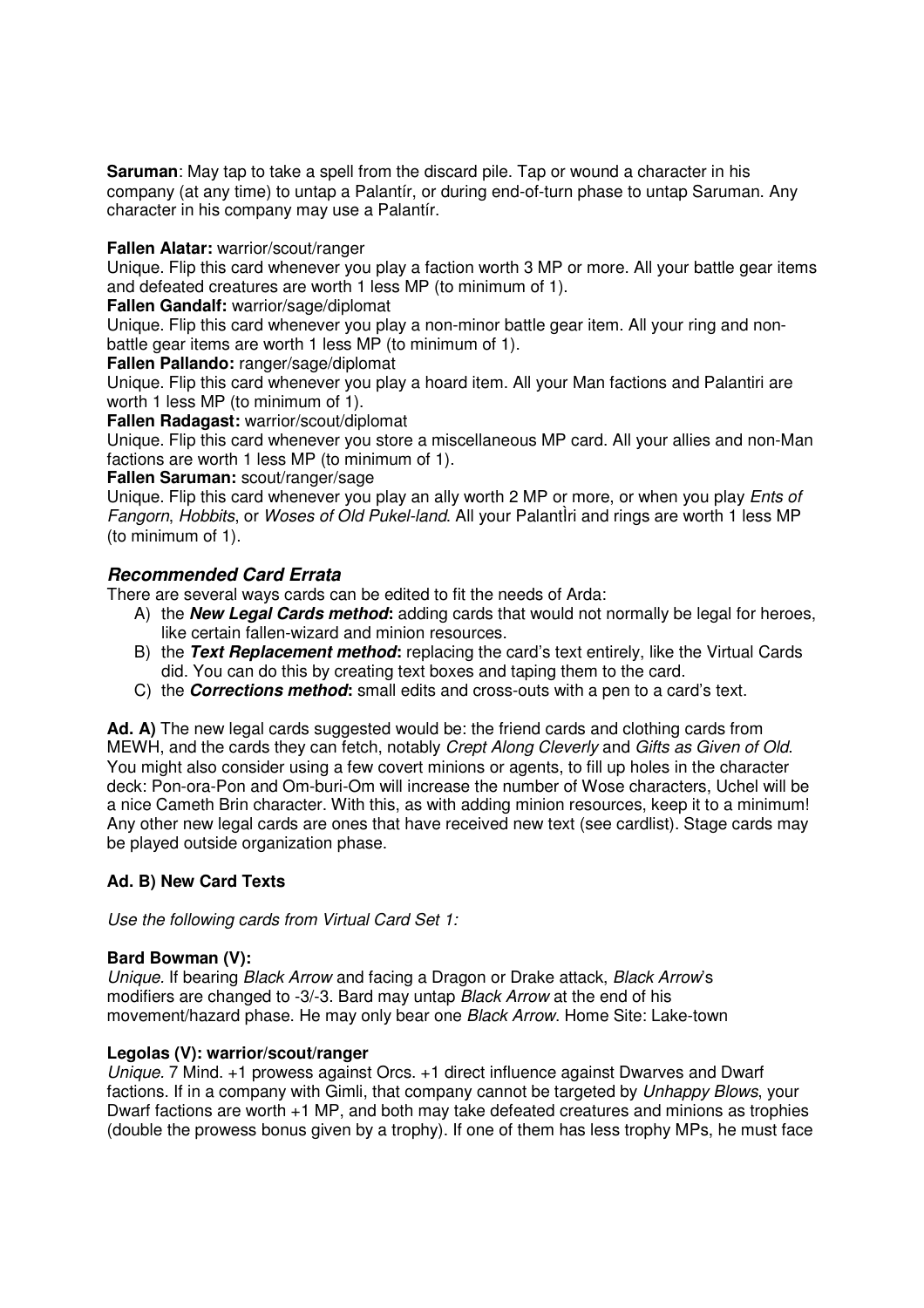the first strike of every attack that does not choose defenders, regardless of status. Home Site: Thranduil's Halls

#### **Shadowfax (V): Ranger ally**

Unique. Playable only by Gandalf at any tapped or untapped Border-hold or Ruins & Lairs. Tap to cancel a strike (not from an automatic-attack) against its bearer or itself. When Gandalf enters play, you may bring this card from your discard pile into your hand.

#### **Ancient Stair (V): permanent-event**

Playable on a company. If the company moves to a surface site of an Under-deeps site, the company may move again to the adjacent Under-deeps site. May be played with a starting company in lieu of a minor item.

#### **First of the Order (V): permanent-event**

Playable on Saruman during the organization phase**.** Tap First of the Order to give +2 to a corruption check for a character in Saruman's company (except Saruman) bearing a ring or Palantir. You may discard this card to give hero Saruman +2 to a corruption check from a spell or while bearing a ring or Palantir. You may discard this card and a character in fallen Saruman's company to prevent fallen Saruman from being eliminated by a corruption check. Cannot be duplicated.

#### **Dwar of Waw (V):**

Unique. Nazgûl (3rd). One strike. As a creature, can also be keyed to [ ] (attacker chooses defending character) if opponent has killed a Spider, Animal, or Wolf creature. If tapped during opponent's movement/hazard phase (tapping counts against the hazard limit), Dwar of Waw becomes a long-event: All Spider, Animal, and Wolf hazard creature attacks with no body have 5 body and do not count against the hazard limit.

#### **The Great Goblin (V): creature/permanent-event**

Unique. Orc. One strike. As a creature, may be played keyed to High Pass, Goblin-gate, or The Under-grottos. As a permanent-event, tap *The Great Goblin* to modify any non-detainment Orc creature attack of normally more than one strike (tapping counts against the hazard limit): +2 prowess, and the first successful strike does not harm the character but takes the character prisoner at Goblin-gate. If there are prisoners with this card, each movement/hazard phase one Orc creature does not count against the hazard limit.

Discard this card if such a modified attack is defeated or the card's prisoners are rescued. Rescue attack: this card as a creature.

### **Choking Shadows (V): permanent-event**

All Awakened Plant attacks are doubled. One character can tap to cancel one of these attacks. Any Awakened Plant creature can be played against a company that has defeated an Awakened Plant creature during its current movement/hazard phase. Awakened Plant creature attacks at Shadow-holds [ ] attack normally, not as detainment. Discard this card at the end of any movement/hazard phase in which an Awakened Plant attack is defeated. Cannot be duplicated.

#### **Nature's Revenge (V):**

Bring an eliminated Awakened Plant creature (or trophy) into play if it could attack the company. The creature immediately attacks the company (not counting against the hazard limit), receives - 4 body (and +1 strike if Huorn), and chooses defending characters. If the creature was a trophy, the bearer of the trophy must be assigned a strike. If the creature is defeated, place Nature's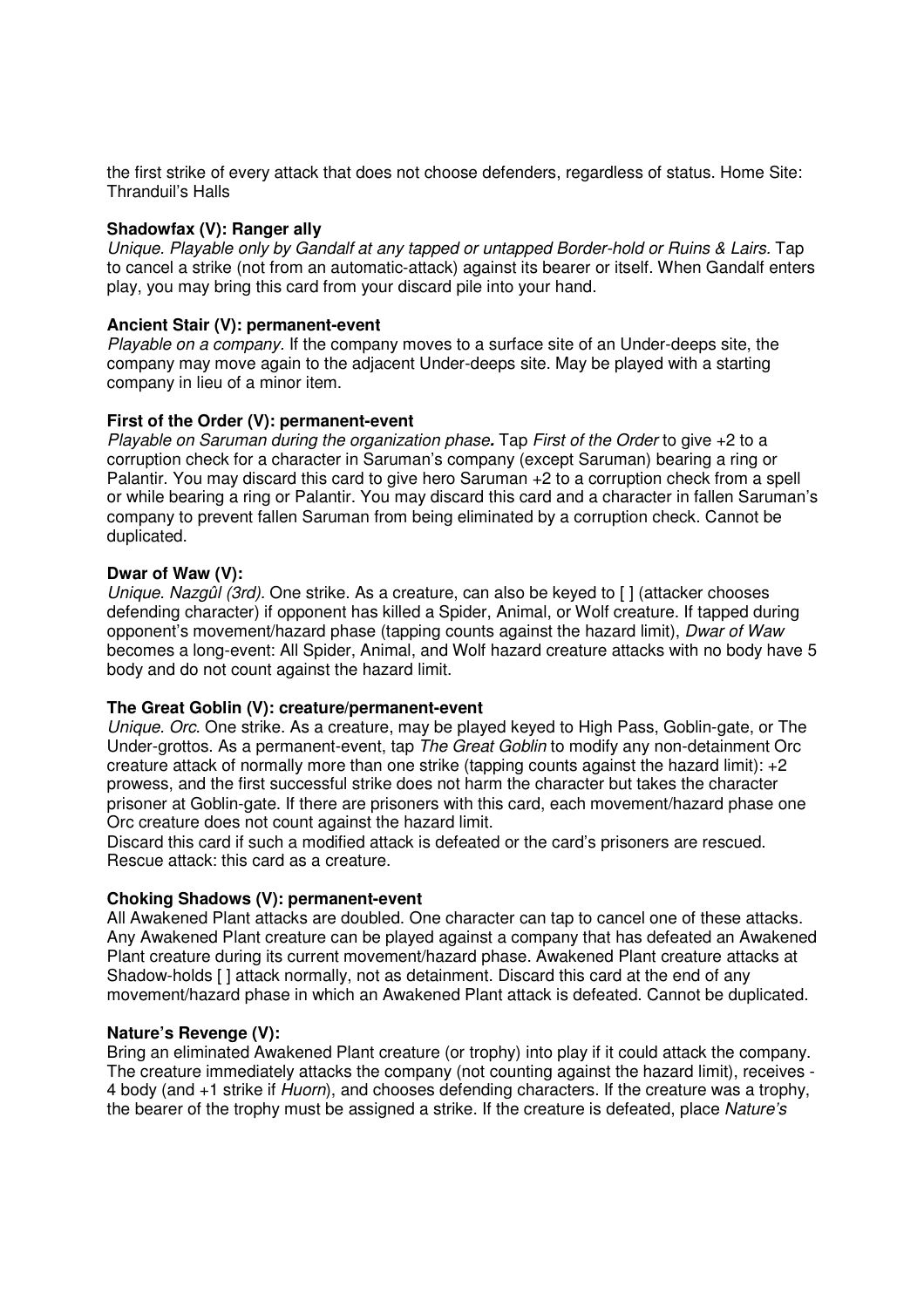Revenge in opponent's marshalling point pile and he receives 1 marshalling point. Discard Nature's Revenge and the creature if it is not defeated.

Virtuals yet slightly different (to account for Arda):

#### **Andúril:**

Unique. Sage only. Playable on a sage at a site where Information is playable, if opponent does not have Narsil in play. Tap sage, tap site if untapped. Narsil may not be played by other players. Sage may tap at Rivendell and discard Reforging from the company to play or place Narsil with Anduril on any character in the company; you may search the MP Deck or discard pile to play Narsil: Anduril now gives +4 prowess (maximum of 11).

Tap Narsil to return a Nazgul or non unique creature to opponent's hand. Aragorn only: if Narsil becomes tapped, untap all Dunedain in the company. Bearer makes a corruption check.

#### **Reforging:**

Sage only at a site where Information is playable. Tap sage and site. Keep this card with sage. During the site phase at a Haven, Free-hold or Border-hold, sage may tap for one of following effects. You may place this card (as if stored) with an item in the company that can be restored: it is now restored. Alternatively, you may discard this card to play any non-unique weapon/shield/armour/helmet from hand with any character in the company.

#### New Cards designed for Arda:

Where nothing is specified, card resembles original.

#### Characters:

### **Arinmir: scout/diplomat**

Unique. May be brought into play under direct influence during site phase at Hermit's Hill. If Arinmir is at Hermit's Hill, any Ent faction, Ent ally, animal faction or animal ally may be played at Hermit's Hill, and any creature may be discarded from your MP pile (or trophy from the company) in stead of a minor item. Home site: Edhellond, Hermit's Hill

#### **Arwen:**

Unique. Lore. +3 influence against Hobbits and half-Elves, +7 influence against Aragorn II. Discard a Lore card from hand to take Choice of Luthien from MP Deck or discard pile **or** to look at opponent's hand. At the beginning of her movement/hazard phase, if you have more Lore cards in play than opponent, you may draw a card from Play Deck. Home site: Rivendell, Lorien

#### **Eomer:**

Unique. 3<sup>rd</sup> Marshall of the Riddermark. During your organization phase, you may take one Horses into hand from discard pile. +2 prowess while at a site in (or moving through) Rohan and it's adjacent regions. Home site: any site in Rohan.

#### **Eowyn:**

Unique. +5 prowess against Nazgûl and his body is halved (round up). +1 prowess if in company with Aragorn, Faramir, Merry, or a character with home site Edoras. If Eowyn is Roving, she may join any company that is facing a hazard creature attack and contains Aragorn, Faramir, Merry or a character with home site Edoras: she must face one of the strikes.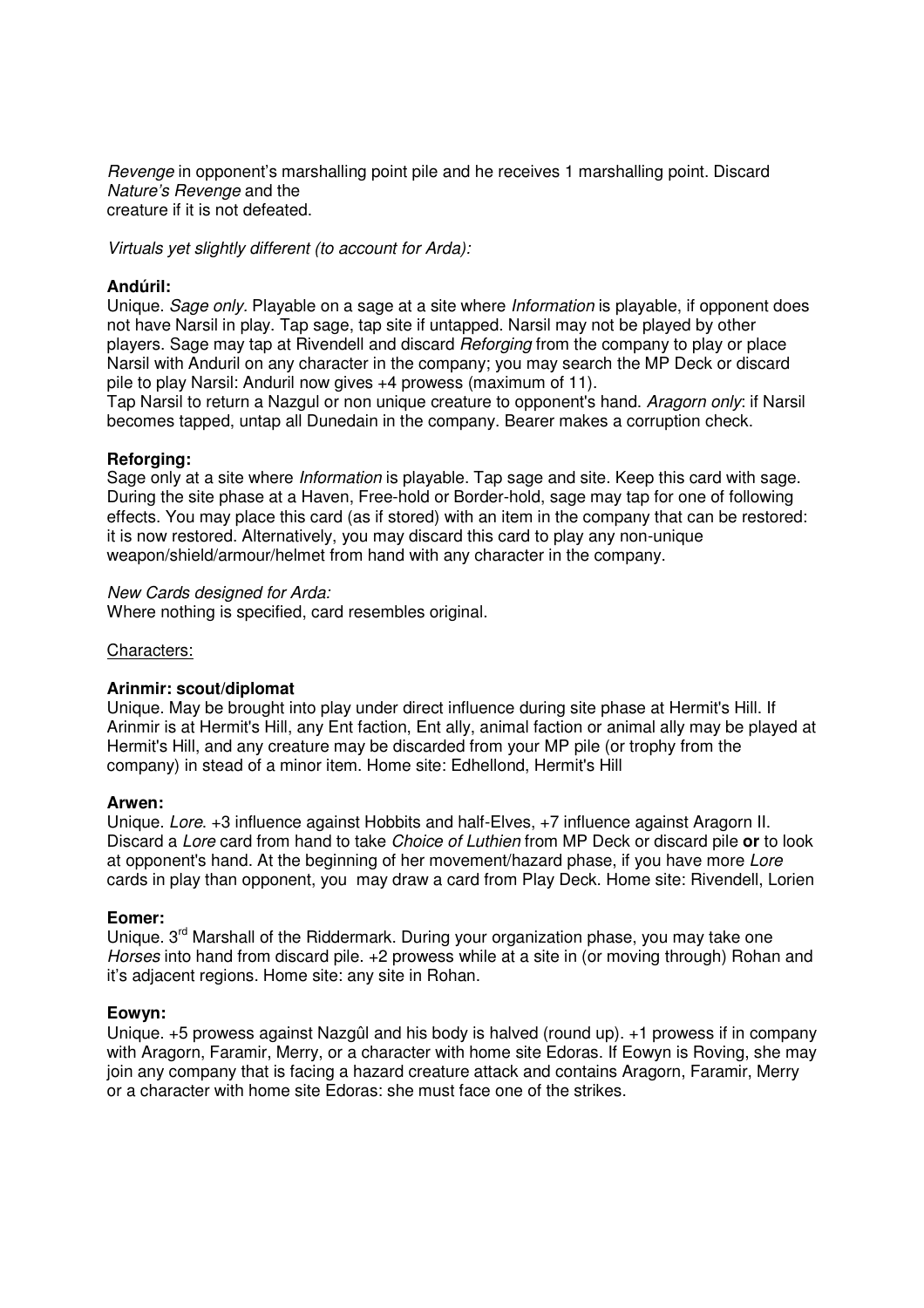#### **Faramir: warrior/ranger/sage**

Unique. Lore. +2 to his mind when not in company with Gandalf, Denethor or Aragorn II. +3 influence against Dúnedain and Dúnadan factions. Any non unique major item may be played at Henneth Annun by characters in his company. +2 on corruption checks when bearing a ring. During organization phase, Faramir may invert any ring he bears: it is worth 0 MP's, gives 0 CP's and he may not use or test it; re-invert it when it is transferred to another character in his company. Home site: Henneth Annun, Minas Tirith

#### **Frodo:**

Unique. Unless in your starting company, he may only be brought into play at his home site. +4 to his corruption checks. Once per game, you may discard a ring from your Marshalling Point hand and take The One Ring from the deck or discard pile to your hand. -2 MP if eliminated.

#### **Merry:**

Unique. Unless in your starting company, he may only be brought into play at his home site. +2 to his corruption checks. You may play one additional Hobbit from the Roving Character Deck when you play Merry, even in your starting company. If there are no other Hobbits that are "roving" (e.g., revealed), you may select the additional Hobbit from the Roving Character Deck.

#### **Pippin:**

Unique. Unless in your starting company, he may only be brought into play at his home site. +2 to his corruption checks. May use a Palantír. Once per game, you may tap Pippin to discard an item from your Marshalling Point Hand and take any Palantír from the MP Deck to your hand.

#### **Robin Smalburrow:** no cc bonus

Unique. Unless in your starting company, he may only be brought into play at his home site. If in the same company, you may untap Sam Gamgee once per turn before strike assignment. Tap Robin Smalburrow to take To Featly Sworn from MP deck or discard pile into hand. To Fealty Sworn may be played on Robin Smalburrow after the successful play of any hero faction.

#### **Sam Gamgee:**

Unique. Unless in your starting company, he may only be brought into play at his home site. +3 to his corruption checks. During the end-of-turn phase, you may take No Waiting to Wonder into hand from the discard pile. +1 prowess when in the company with another Hobbit.

#### Items:

#### **Athelas:**

If not rotated, a Dúnadan may tap (Aragorn does not tap) and discard this item to heal a character in his company.

 Alternatively, a Dúnadan may tap (Aragorn does not tap) and rotate Athelas 180° to remove a corruption card from a character in his company. Discard Athelas when rotated 360°.

#### **Book of Mazarbul: 2 cp**

Unique. Lost Knowledge. Playable at Moria. This item may be stored at a Dwarf-hold for 5 MP's: then each Dwarf in play must make a cc at -1.

If bearer is a sage or Dwarf and at or moving to an Under-deeps site or surface site, the following applies for his company: -1 to hazard limit (minimum of 2), tap this item to draw a card, each sage or Dwarf may tap to tap one *Map to Mithril.* All Dwarves gain +2 prowess against Orcs and Trolls, but Orc/Troll attacks cannot be cancelled.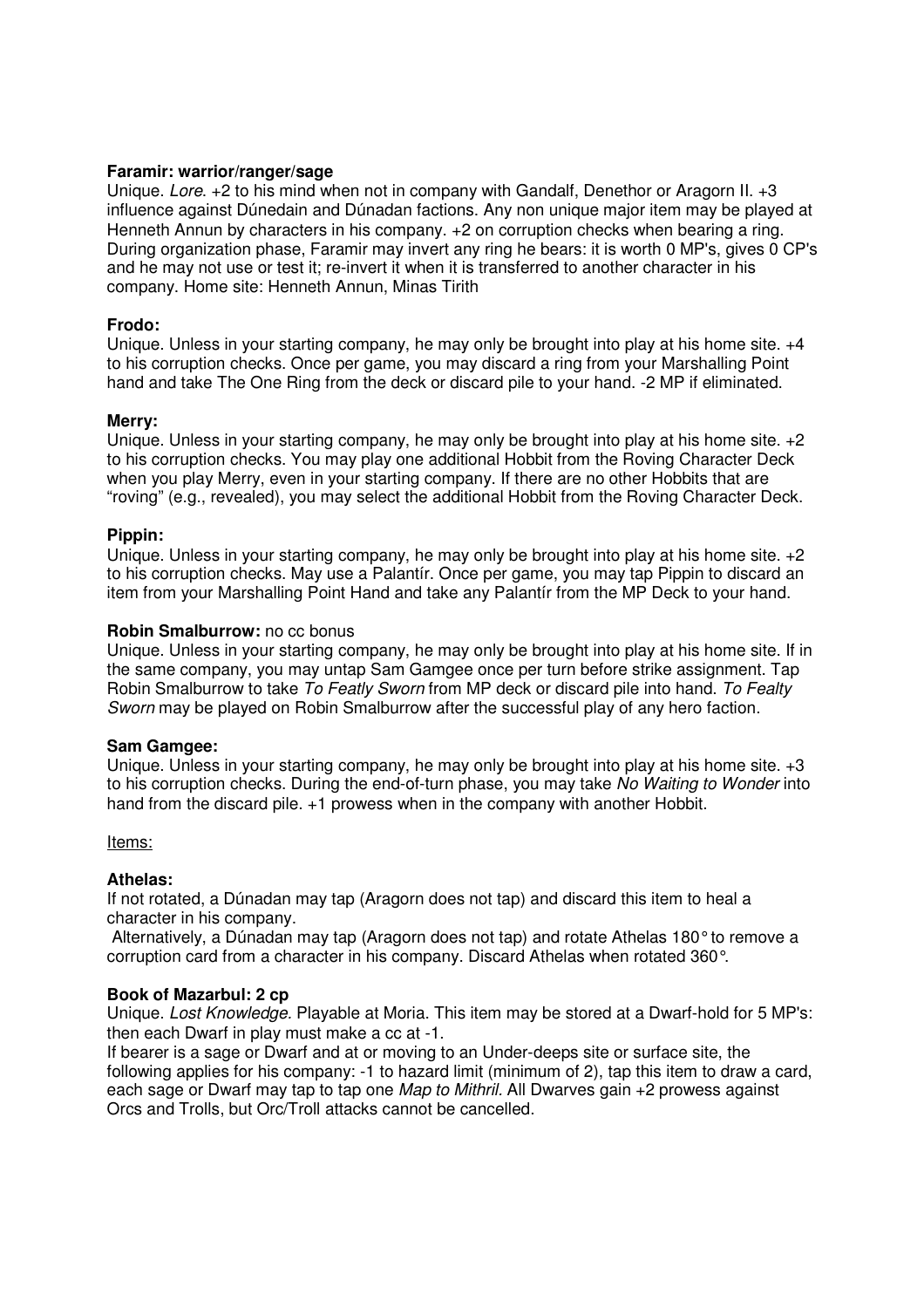#### **Jewel of Beleriand:**

Hoard item. Jewel. If bearer is at a Border-hold, he may make a corruption check at -1: if successful you may discard Jewel of Beleriand and replace it with a Gold Ring item from hand.

#### **Miruvor:**

If not rotated, discard this item to give +2 body to all characters in the company until the end of the turn, or to or to cancel the effects of Cruel Caradhras or Snow Storm. Alternatively, rotate Miruvor 90 degrees to give +1 prowess and body to bearer against one

strike. Discard Miruvor if rotated 360 degrees.

#### **Palantír of Minas Tirith:**

Unique. Palantír. Playable only at Minas Tirith. Tap Palantír of Minas Tirith or bearer to look at opponent's hand. If the number of hazards there plus 3 is greater than bearer's mind, bearer makes a corruption check at –2. Otherwise, draw a card.

#### **Palantír of Orthanc:**

Unique. Palantír. Playable only at Isengard. With its bearer able to use a Palantír, tap Palantír of Isengard (not on your turn) to offer to trade any equal amount of hazards with one other player. Bearer makes a corruption check.

#### **Red Book of Westmark**:

Unique. Lost Knowledge. Lore. Playable at Bag End or Rivendell. Also playable on Bilbo at any site. Playing this item does not tap the site and may be done at a tapped site. 1 MP if stored at Bag End, and 3 MP's if stored at The White Towers when *Rebuild the Town* is played there. +2 influence against Hobbits and Hobbit factions. Once per turn, you may tap Bilbo, Frodo, Merry, Pippin or Sam bearing Red Book of Westmarch and store him at the Grey Havens or Edhellond during site phase: transfer or discard all items and allies he bears/controls and place him in your MP pile along with any non follower cards.

#### **Ringil**:

Unique. Hoard item. Weapon. Warrior only: +1 prowess/ +3 prowess if restored (to maximum of 10) *Elf or Aragorn only (if restored):* bearer must always face the first strike of any Nazgûl, Dragon, Spider or Spawn attack, regardless of status or attack's abilities. If bearer has mind >7, creature/permanent events of this type cannot be discarded, and when facing strikes of this type Ringil gives in stead: +5 prowess, +1 body, and -2 to strike's body (no maximum). Bearer makes a corruption check after facing such strike.

#### **Sapling of the White Tree:**

If The White Tree is in play: only playable at Minas Tirith. May be stored at Minas Tirith for 2 MP if The White Tree is not in play. If The White Tree is in play and no Sapling is stored, you may face these automatic-attacks at Minas Morgul (after 1st): Orcs 5@7, Men 3@8, Nazgûl 1@15. After these attacks, tap a character to place Sapling with the site: Minas Morgul becomes a Border-hold, loses all automatic-attacks, is never discarded and is worth 3 MP's. Nothing is playable by other players at this site.

#### **Scabbard of Chalcedony:**

Once per turn, bearer may sheathe or 'unsheathe' one of his swords. This cannot be done during strike assignment. While sheathed (attach sword to Scabbard): sword gives 0 corruption points and bearer may not use it. While unsheathed (detach sword from *Scabbard*): sword is treated normally. In addition, when he is unsheathing, bearer makes a corruption check; if successful you may take one Lucky Strike or Block into hand from discard pile.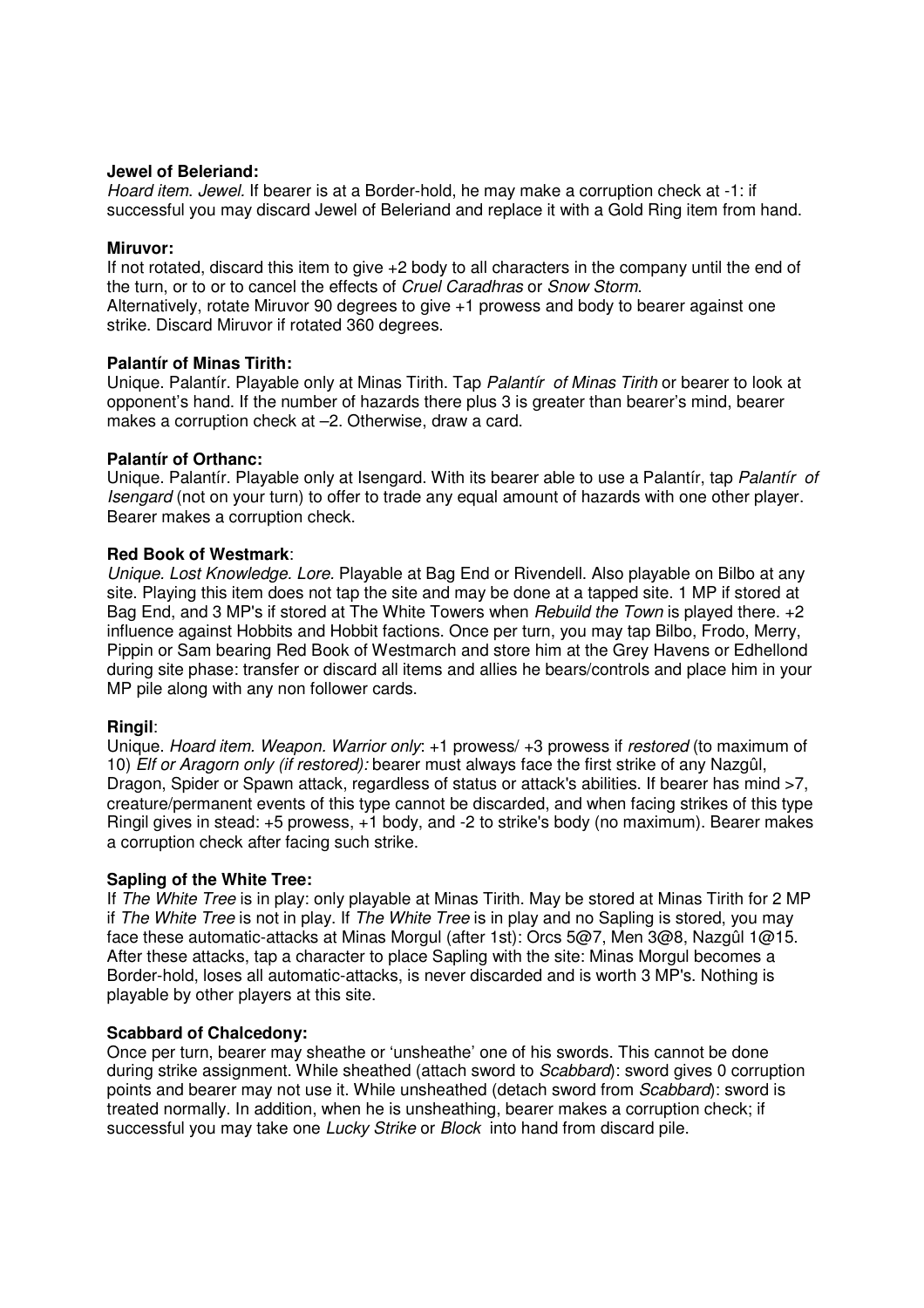### **The Arkenstone: 1(3) CP, (+1/0)**

Unique. Hoard item. Jewel. Values in parenthesis apply to Dwarf Bearer. Every character at bearer's site or in bearer's company receives +1 corruption point, and if a Dwarf +1 prowess. Tap The Arkenstone to make two rolls when influencing a Dwarf or Dwarf faction. If a company moves to your site, you may attack it during your next organization phase.

While bearer is at or moving to a Ruins & Lairs with two wilderness in site path, any unique Dragon, Orc or Troll may be keyed there. Ahunt Dragons also attack bearer's company if moving through regions adjacent to the regions listed on their card.

#### **Wizard's ring:** [2cp's] +1/-

Lesser Ring. Playable with a gold ring on a wizard if a test indicates a Lesser Ring. Cannot be stolen or transferred. +5 influence when influencing an opponent's character or resource. Tap Wizard's Ring to increase your General Influence by 2, or for the following effect for his company according to bearer (bearer makes cc):

Alatar: modify the body of an attack by -2.

Gandalf: modify the prowess and strikes of all automatic attacks by -1 (to minimum of 1). Pallando: modify the body of one Man/Dúnadan character by +1.

Radagast: return a Wolf, Spider, Animal, Dragon or Drake creature to opponent's hand. Saruman: untap any one item in the company.

#### Alllies:

### **Farmer Maggot: scout hobbit ally, 2/8, 2/0, 1 mp**

Unique. Playable at a tapped or untapped Bree, Old Forest or site in the Shire. Discard if there is no Hobbit, Tom Bombadil, Gandalf or Noble Hound in his company.

Tap to cancel a detainment attack. Tap to prevent opponent from looking in your hand or forcing you to reveal cards from hand. Noble Hound may also be played at a (tapped) Free-hold or Ruins & Lairs, and each Noble Hound in his company receives +1 to prowess and body.

#### **Lindion the Oronin: warrior ally**

Unique. Alatar only. Playable on Alatar at any tapped or untapped site with a Wolf, Spider, Animals or Pukel-man automatic attack. +3 to any flattery, offering or riddling attempt made by characters in his company, or to an attempt to remove a dark enchantment. Alatar gains the diplomat skill, and Eagle-mounts may be played on his company regardless of his site. Lindion is not discarded when Alatar uses his special movement.

#### **Noble Hound: warrior/scout ally (3/8)**

Pallando only. Spirit of Huan. Playable on Pallando at any tapped or untapped site if a Man/Dunadan faction playable at that site is in play, or if you have played a Noble Hound there. You may tap any Noble Hound in the company to give -2 prowess to all automatic attacks at Pallando's site this turn, or to cancel an attempt to steal an item from your company (including effects of Rats! Pick-pocket etc.)

Nb. Only one of these should be created, but can add two normal Noble Hounds to the deck.

#### **Treebeard:**

Unique. Playable at Wellinghall. May not face strikes from automatic attacks or attacks keyed to the site. Tap Treebeard to prevent a character from being taken prisoner, or to cancel a Rescue attack or attack from Rescue Prisoners. Discard if he moves to a site not in: Fangorn, Rohan, Gap of Isen, Wold & Foothills, Anduin Vales, Redhorn Gap, Brown Lands, Enedwaith, or Old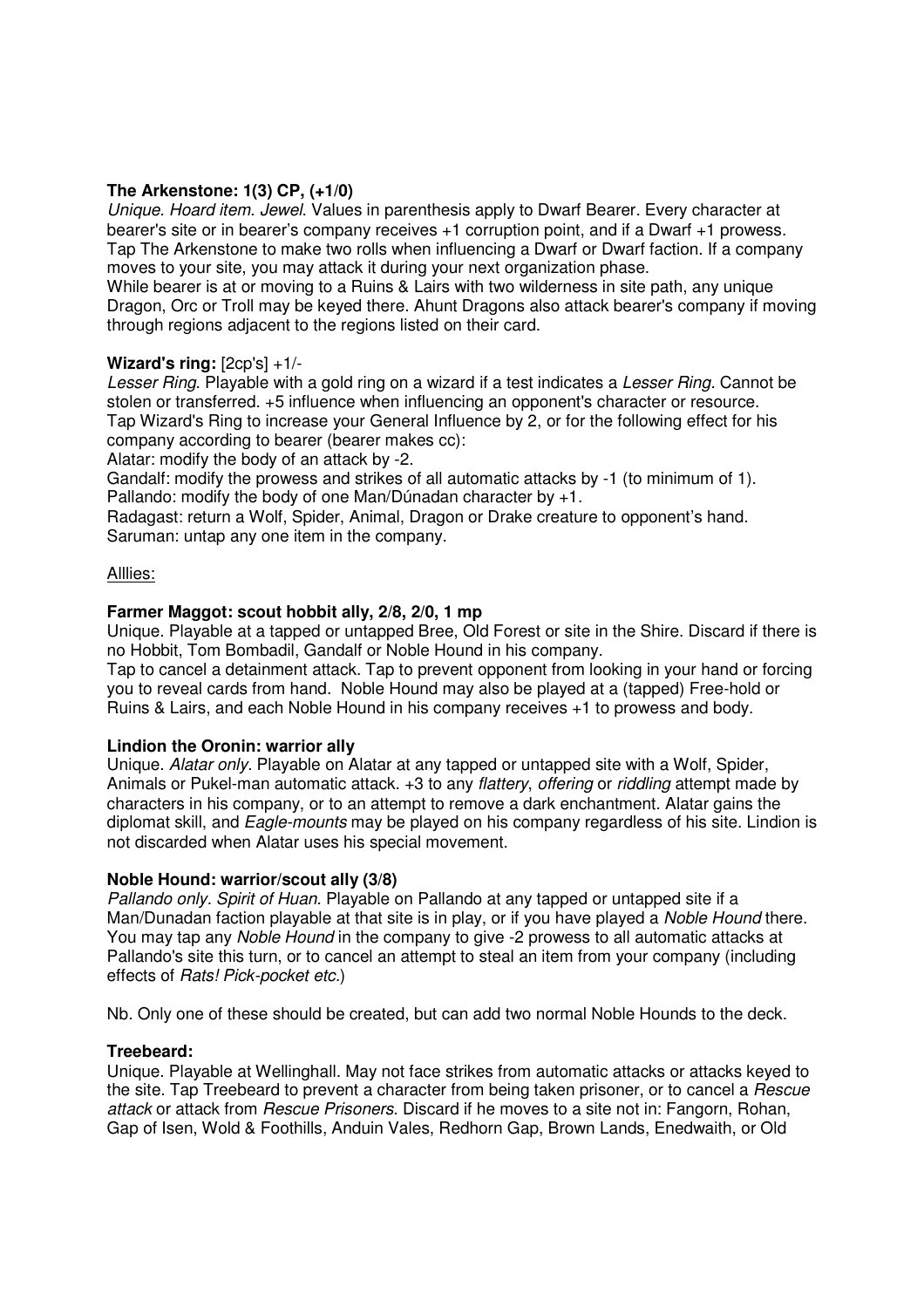Pukel-land.

#### **Wormtongue: sage/diplomat ally**

Unique. Playable on Saruman or Theoden at any tapped or untapped site in Rohan, Gap of Isen or Dunland. When facing a strike from an Orc, Troll, Nazgûl or Man attack, make a roll: if >7 the strike is cancelled. Wormtongue may tap to make an influence attempt against Men and Man factions. Saruman gains the warrior skill if in company with Wormtongue.

If opposing Saruman or Theoden is in the same or adjacent region as Wormtongue during the organization phase, both must make a roll (opponent -2): if opponent rolls higher, he takes control of Wormtongue; if lower, his company may do nothing during the site phase.

#### Factions:

#### **Dunlendings:**

Unique. Playable at Dunnish Clanhold if the influence check >8. Standard modifications: Riders of Rohan (-2). You may play an additional non-unique battle-gear item after the successful play of this faction.

Saruman only: any other player's companies moving through Dunland, Enedwaith, Gap of Isen or Old Pukel-land face an attack: Men 3@9. Any character failing a strike is not wounded but taken prisoner at Dunnish Clanhold. Rescue attack: Men 5@7. Use discarded site as rescue site: Saruman's companies may move here and tap a character to take control of items borne by a character taken prisoner. Once in play, the number required to influence this faction is 0.

#### **Easterlings:**

Unique. Playable at Easterling Camp if the influence check >11. Standard modifications: -1 for each character in the company, Wizard (-5), +10 if you discard from hand Rebuild the Town, Return of the King (+7). Hazard limit for your companies moving through Horse Plains or Nurn is decreased by 1 (minimum of 2).

Alatar or Pallando only: your characters may heal at Easterling Camp and test Gold Rings. Additionally, you may store events here and one Man or Dúnadan character along with all cards he controls (no cc required).

#### **Ents of Fangorn:**

Unique. Playable at Wellinghall if the influence check >9. Standard modifications: Hobbits (+4), Elves (+3), -1 for each Dwarf/Man/Dúnadan in the company. Tap this faction to allow any Ent ally to face strikes from attacks keyed to a site or from automatic-attacks this turn. Alternatively, tap Ents of Fangorn to prevent any Ent ally from being discarded as per their game text. This faction does not untap normally, in stead, you may tap two Hobbits, or two Elves, or a Hobbit and an elf in the company of an Ent ally to untap this faction.

#### **The Great Eagles:**

Unique. Playable at Eagles' Eyrie or Framsburg if the influence check >10. Standard modifications: Gandalf/ Radagast  $(+5)$ , Gwaihir in company  $(+5)$ . Tap this faction to play Eagle-Mounts on a company at a Shadow-hold or Dark-hold.

Gandalf or Radagast only: tap this faction to take Eagle-Mounts into hand from discard pile. If opponent successfully influences this faction, place it in his MP pile in stead of discarding it.

#### **Hillmen:**

Unique. Playable at Cameth Brin if the influence check >8**.** Standard modifications: Angmarim (+2). You may play an additional Gold Ring item after the successful play of this faction, and gold ring items may be played at any non-haven site in Rhudaur.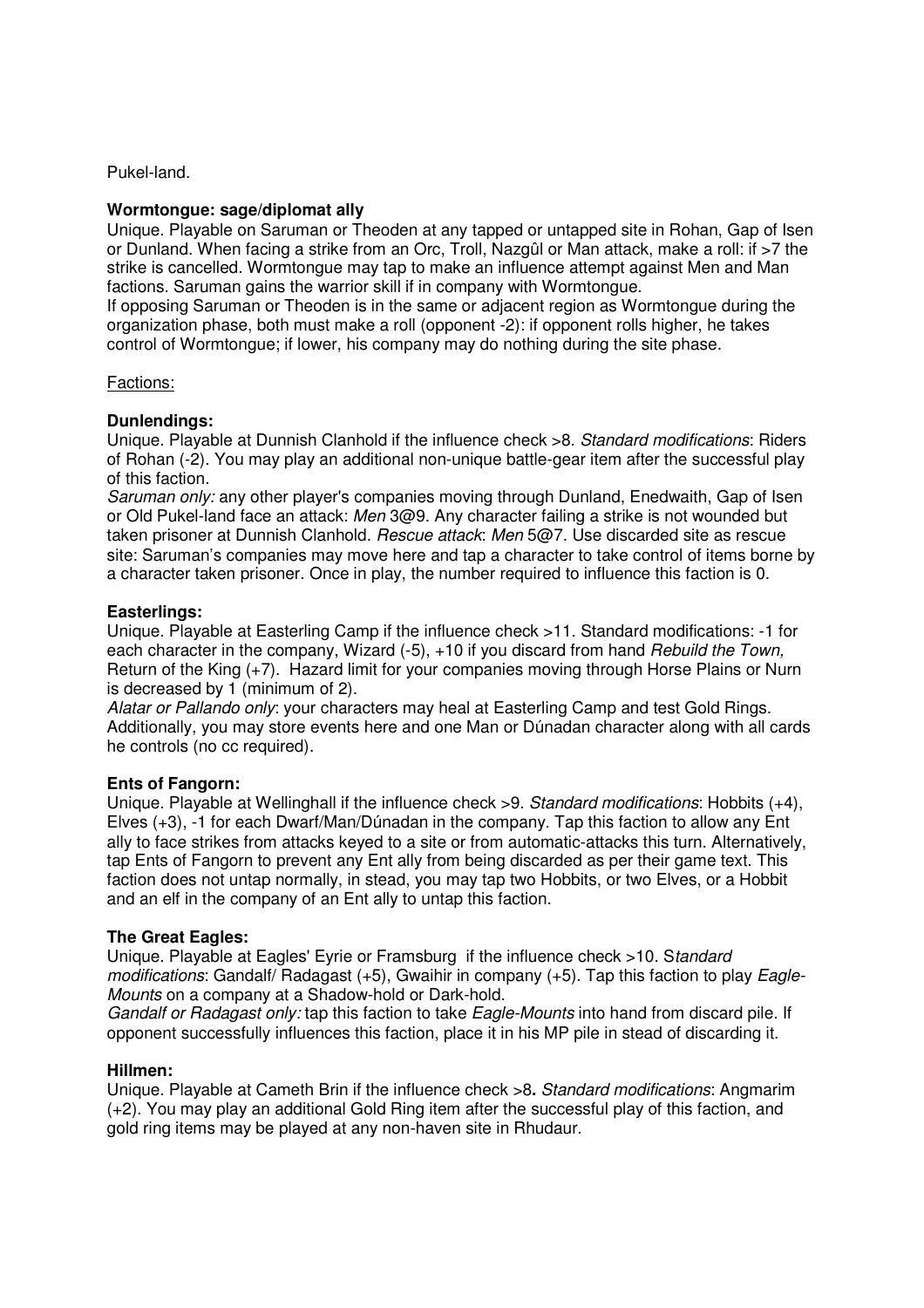Tap this faction to change Rhudaur into a Border-land until the end of the turn. May also be tapped during opponent's movement/hazard phase. This faction is worth +1 MP's if you have Dunlendings or Angmarim in play. Once in play, number required to influence this faction is 3.

#### **Hobbits:**

Unique. Playable at Bag End if the influence check  $> 9$ . Standard Modifications: Hobbits  $(+4)$ . Dwarves (+2). This faction is worth +1 MP for every unwounded Hobbit characters you have in play (stored characters also count).

Gandalf only: any Ent-ally may move to Bag End (if not in play, reveal this card during organization phase to allow such movement). Tap an Ent ally at Bag End to play Mallorn as if Earth of Galadriel's Orchard were stored there: place all Ent-allies at Bag End in your MP pile.

#### **Lossoth**:

Unique. Playable at Lossadan Camp if the influence check >8. Standard modifications: Angmarim  $(-2)$ . Voteli in the company  $(+2)$ 

Tap this faction to cancel any effect of Cruel Caradhras, Snow Storm, Long Winter or Fell Winter against your companies. You may play Noble Hound at any site in Forochel, Arthedain or Numeriador. -1 hazard limit for your companies moving through Angmar (minimum of two).

#### **Men of Anfalas:**

Unique. Playable at Lond Galen if the influence check >7. Standard modifications: Dúnedain  $(+1)$ , Men of Lamedon  $(-2)$ . Tap this faction to take *Rebuild the Town* from discard pile into hand. This faction only untaps after any attack by *Corsairs of Umbar*, or if Aragorn II or Imrahil moves through Anfalas or adjacent regions.

#### **Men of Dale:**

Unique. Playable at Dale if the influence check >7. Standard modifications: King under the Mountain Dwarf (+5), Men of Lake-town (-2). Tap this faction to untap The Lonely Mountain, or to modify the prowess of any Dragon or Drake attack against your companies moving through Northern Rhovanion by -2. This faction does not untap normally during untap phase.

#### **Men of Dorwinion:**

Unique. Playable at Shrel Kain if the influence check >9. Standard modifications: Elves/Dwarves (+1), Radagast/Galva in the company (+3). Tap this faction to (search and) play Galva from the Roving Character Deck.

Radagast only: any Ent-ally may move to Shrel Kain (if not in play, reveal this faction during organization phase to allow such movement). Tap an Ent ally at Shrel Kain to play Mallorn as if Earth of Galadriel's Orchard were stored there: place all Ent-allies at Shrell Kain in your MP pile.

#### **Men of Lake-town:**

Unique. Playable at Lake-town if the influence check >7. Standard modifications: Men (+1), Dwarves (-2), King under the Mountain Dwarf (+5), Men of Dale (-2). Up to two characters at Lake-town may tap and play a non-unique minor item during organization phase (even hoard items).

Tap this faction to take any manifestation of Smaug into hand from discard pile (this may be done at any time). This faction does not untap normally.

#### **Men of Lamedon:**

Unique. Playable at Vale of Erech if the influence check >8. Standard modifications: Dunedain (+2), Men of Anfalas (-2).

Pallando only: place any Man/Dúnadan characters that are killed with this faction (except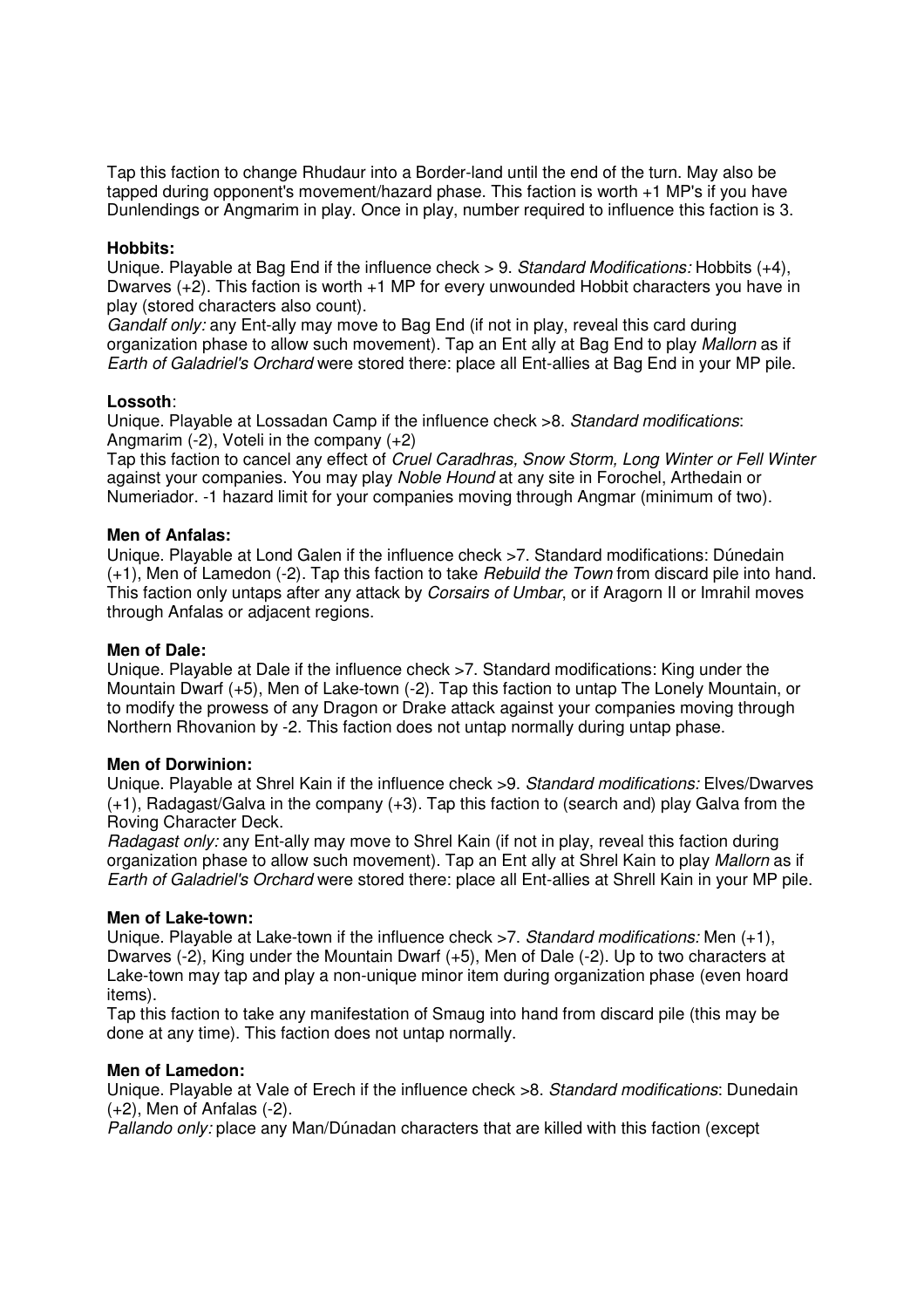Aragorn). Opponent's companies moving through Rohan, Lamedon or Old Pukel-land must face an attack: Undead  $x@9$ , where x equals the number of characters with this faction. Any character failing a strike is not wounded but taken prisoner at Vale of Erech. Rescue attack: idem. Use discarded site as rescue site: Pallando's company may move here and tap to take control of any items borne by one character taken prisoner. Discard killed characters if Stone of Erech is played; prisoners form companies at Vale of Erech.

#### **Men of Northern Rhovanion:**

Unique. Playable at Dale or Lake-town if the influence check >7. Standard modifications: Men (+1), King under the Mountain Dwarf (+5). Tap this faction to modify the prowess of any dragon or drake attack against your companies moving through Northern Rhovanion by -2. Alternatively, tap this faction to untap Men of Lake-town or Men of Dale.

If opponent successfully influences this faction, place it in his MP pile in stead of discarding it.

#### **Petty Dwarves:**

Unique. Playable at The Worthy Hills if the influence check > 9. Standard modifications: Dwarves (+2), Elves and Dúnedain (-2). This faction comes into play tapped and only untaps when you leave The Worthy Hills. Tap this faction to replace any two minor items (one if held by a Dwarf) in a company at a site in Cardolan with any non unique major item or gold ring from hand. Bearer/receiver makes a corruption check.

#### **Riders of Rohan:**

Unique. Playable at Edoras or Dunharrow if the influence check >10. Standard modifications: Dúnedain (+2). While moving in Rohan or its adjacent regions, tap this faction to assign strikes of an attack against your company regardless of your characters' status or attack's abilities. Saruman or Gandalf only: While moving in Rohan or its adjacent regions, tap this faction to have a creature that has just attacked the company attack again, with -1 strike and -2 prowess (to minimum of 1).

If opponent successfully influences this faction, place it in his MP pile instead of discarding it.

### **Southrons:**

Unique. Playable at Southron Oasis if the influence check >11. Standard modifications: -1 for each character in the company, Wizard (-5), +10 if you discard from hand Rebuild the Town, Return of the King (+7). Hazard limit for your companies moving in Harondor or Ithilien is decreased by 1 (minimum of 2).

Alatar or Pallando only: your characters may heal at Southron Oasis and test rings here. Additionally, you may store events here and one Dúnadan character along with all cards he controls (no cc required).

#### **Wood-elves:**

Unique. Playable at Thranduil's Halls if the influence check >9. Standard modifications: Elves (+2), Dwarves/Men (-2). Tap this faction to heal a character with Rescue Prisoners at a site in Mirkwood or Grey Mountain Narrows.

Alatar only: while Alatar is at a site in Mirkwood or Grey Mountain Narrows, tap this faction during the organization phase and reveal the top 8 cards from the Play deck: one creature of your choice attacks Alatar's company (return other cards at random to top of the deck).

#### **Woodmen:**

Unique. Playable at Woodmen Town or Rhosgobel if the influence check >8. Standard modifications: Men (+1). If opponent successfully influences this faction, place it in his MP pile in stead of discarding it.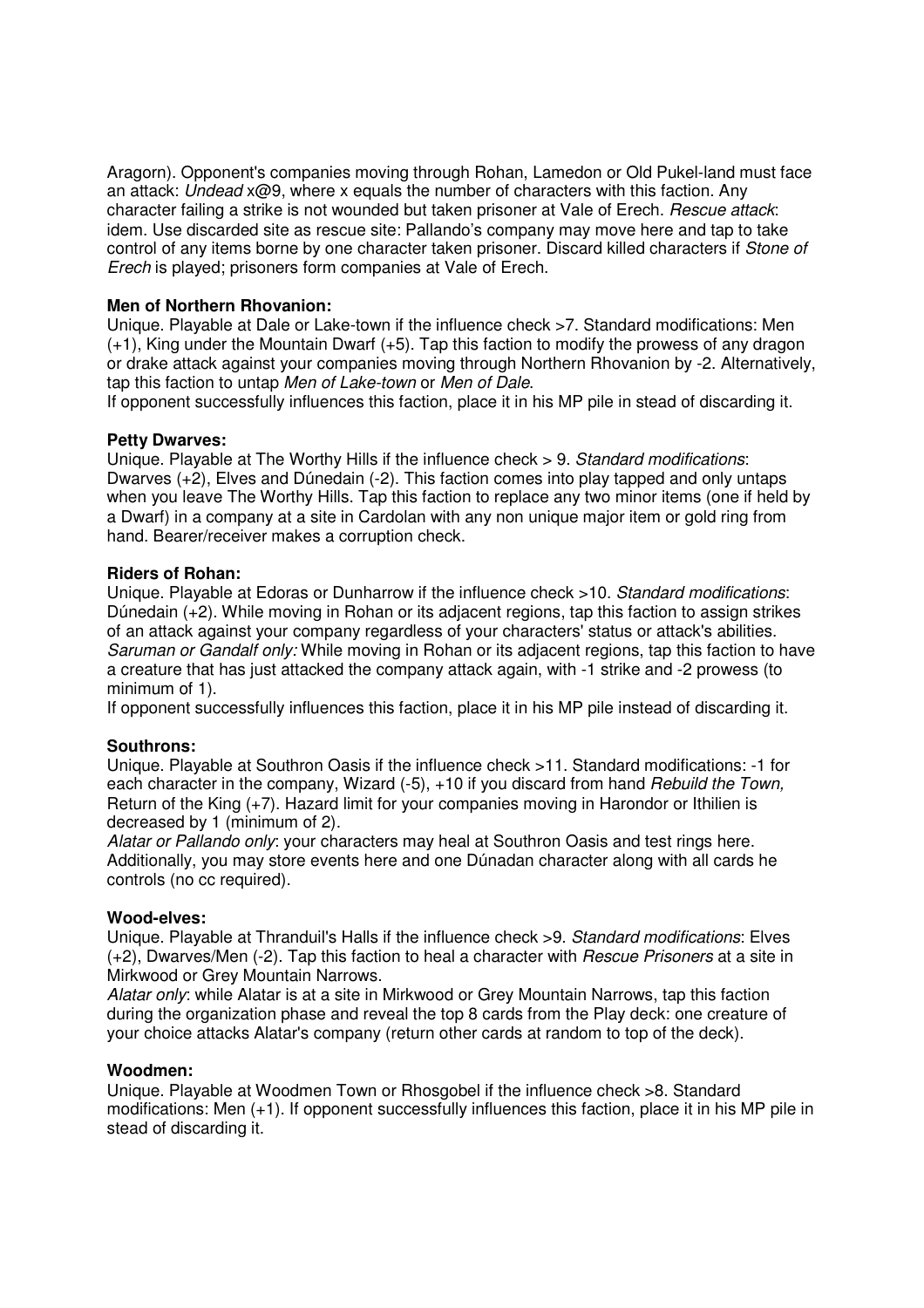Tap this faction to heal a character with *Rescue Prisoners* at a site in Mirkwood or Anduin Vales. -1 hazard limit for your companies moving through Southern Mirkwood.

Radagast or Saruman only: tap this faction and reveal the top 5 cards of the MP Deck. Take one gold ring or ring special item into hand, shuffle rest back into the deck.

#### Stage cards:

#### **Wizard's Myrmidon:**

Playable on a character in your wizard's company. If your wizard is chosen to be the target of a strike, character may tap and take the strike instead. If target character is killed, tap your wizard (if untapped). Character may only be controlled by your wizard or general influence. Cannot be duplicated by a given player.

#### **Shifter of hues:** (cross out skill change)

Unique. Playable on Radagast. If in company with no other characters or allies (except any Ent or bird ally), you may tap Shifter of Hues or Radagast to cancel an attack keyed by name or type to Shadow-land, Wilderness, or Border-land, and increase the hazard limit by 1. Radagast makes a corruption check at -2.

Additionally, any Ent ally in his company is not discarded as per their game text when moving through a Wilderness region.

You may return this card to hand during the organization phase.

#### **Truths of Doom:**

Lore. Playable on your wizard. Whenever a character or unique creature is eliminated, you may discard this card to either search the MP (discard)pile and take one resource into hand, **or** draw three cards from Play deck: Untap your wizard.

Alternatively: discard this card to give +5 direct influence against characters until the end of the current phase. If successfully used to influence an opponent's character, place this card in opponent's MP pile: it is worth [2 MP]

This card may be transferred to a character in your wizard's company during organization phase.

#### Hazards:

#### **Balrog of Moria: creature/permanent event**

Unique. As a creature, playable at Moria or any non Dark- hold Under-deeps site. Spawn: 2 strikes.

As permanent-event, unless Galadriel is at Lorien or not in play, Lorien is considered Free-hold for purpose of bringing characters into play. All Orc attacks keyed to Wold & Foothills, Fangorn or Redhorn Gap (or at sites in these regions) gain +2 prowess.

 **Additionally**, Moria gains automatic-attack: Spawn 2@18/8. Each company moving through Redhorn Gap must make a roll and add number of Dwarves in the company: if >8 it faces this automatic attack (roll is automatic if Cruel Caradhras, Long Winter or Fell Winter is in play or played this turn). If defeated, you get this card's MP's.

#### **Bane of the Ithil Stone:**

Corruption points for Palantíri are doubled.

Any hazard player may tap this card (1 hazard limit) to force any one character bearing a Palantír to make a roll (+2 if a Hobbit): if result plus his mind is: less than 10, character is wounded (no body check); 10 to 15, no skill cards may be used this turn; < 15, discard this card **or** reduce hazard limit against any of your companies by -2 this turn (to minimum of 1, defender's choice). You may use two against a company's hazard limit to untap this card. A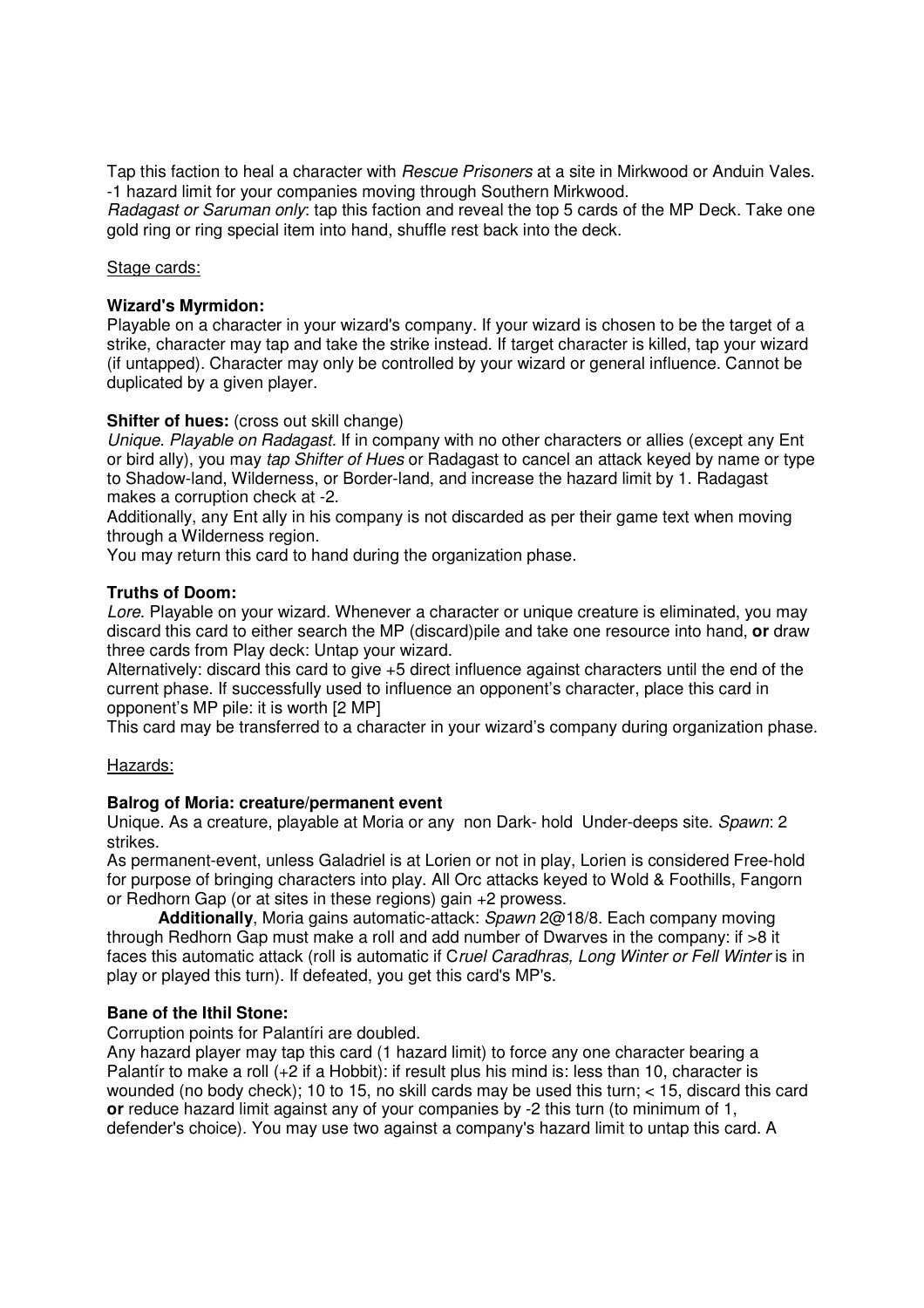character bearing a Palantír may also tap and make this roll during the organization phase. Cannot be duplicated.

#### **In Great Wrath: permanent-event**

Nazgûl creatures may be keyed to any non Haven non Free-hold site, against a company that contains a ring.

Additionally, the hazard player may tap this card (1 hazard) to let a Nazgûl attack from discard pile or permanent-event state. Nazgûl must be able to attack, may not have attacked this turn, and receives -2 prowess/body (-3 for Witch-king of Angmar) . This card does not untap normally. To untap it, discard a hazard from hand during movement/hazard phase; the resource player may respond by discarding a skill card to prevent this. Discard this card if a Nazgûl creature is defeated. Cannot be duplicated.

#### **Lost in Free-domains:**

Playable on a company moving through a Free-domain. Defender may choose: replace site card with another site in the same or adjacent region, have one non-wizard character (opponent's choice) split off and return to site of origin (separate movement/hazard phase of 1), or do nothing during site phase.

#### **Lost in wilderness:**

Playable on a company moving through Wilderness. According to the number or Wilderness in company's site path, the following applies (effects are cumulative). One: tap a character (defender's choice). Two: if available, the company must discard a food minor item (e.g. Miruvor, Healing Herbs, etc.) for no effect; otherwise prowess and body of all characters in the company are decreased by 1 until site phase. Three or more: make a roll and add 1 for each scout and ranger skill present, if <11 replace company's site with a new site in same or adjacent region. Cannot be played on a lone wizard or company with a Wose character.

#### **The Pale Sword: 2 CP**

Dark enchantment. Playable on a character wounded by a Nazgûl attack this turn. Character may not heal. Rotate this card 90 degrees each untap phase and make a corruption check, add 2 for each time rotated (maximum of 8). If character would be discarded, he receives -2 prowess and -1 body this turn instead. If character would be eliminated, discard all cards on him: he becomes a wraith and cannot leave the site. Each company entering the site faces an attack: undead, 1@x, x equals character's base prowess +7. If opponent's companies defeat this attack, place this card in your MP pile: it is worth [-2 MP].

A sage in the company may tap and discard a card with healing effect (if not at a Haven) to make a roll (+3 if at Haven): if >7 discard this card.

### **The Will of the Ring**: **permanent-event, 1 cp.**

Dark enchantment. Playable on The One Ring, a Dwarven Ring or Magic Ring, or on bearer of Narya, Nenya or Vilya. Keep this card with the ring. Bearer must make a corruption check at -1 at the end of each movement hazard phase if moving through a Shadow-land/Dark-domain or to a Shadow/Dark-hold, or after facing an Orc or Nazg°l attack.

If bearer is moving, the hazard player may discard this card and make a roll (add two for every corruption card/dark enchantment on bearer): if >8 bearer splits off from the company and moves to a Shadow -or Darkhold of opponent's choice (hazard limit 1). This site must be in the regions travelled through or adjacent. Cannot be duplicated.

#### **Two or Three Tribes Present: permanent event**

Any Orc or Troll hazard creature may be played keyed to a region that contains a Shadow-hold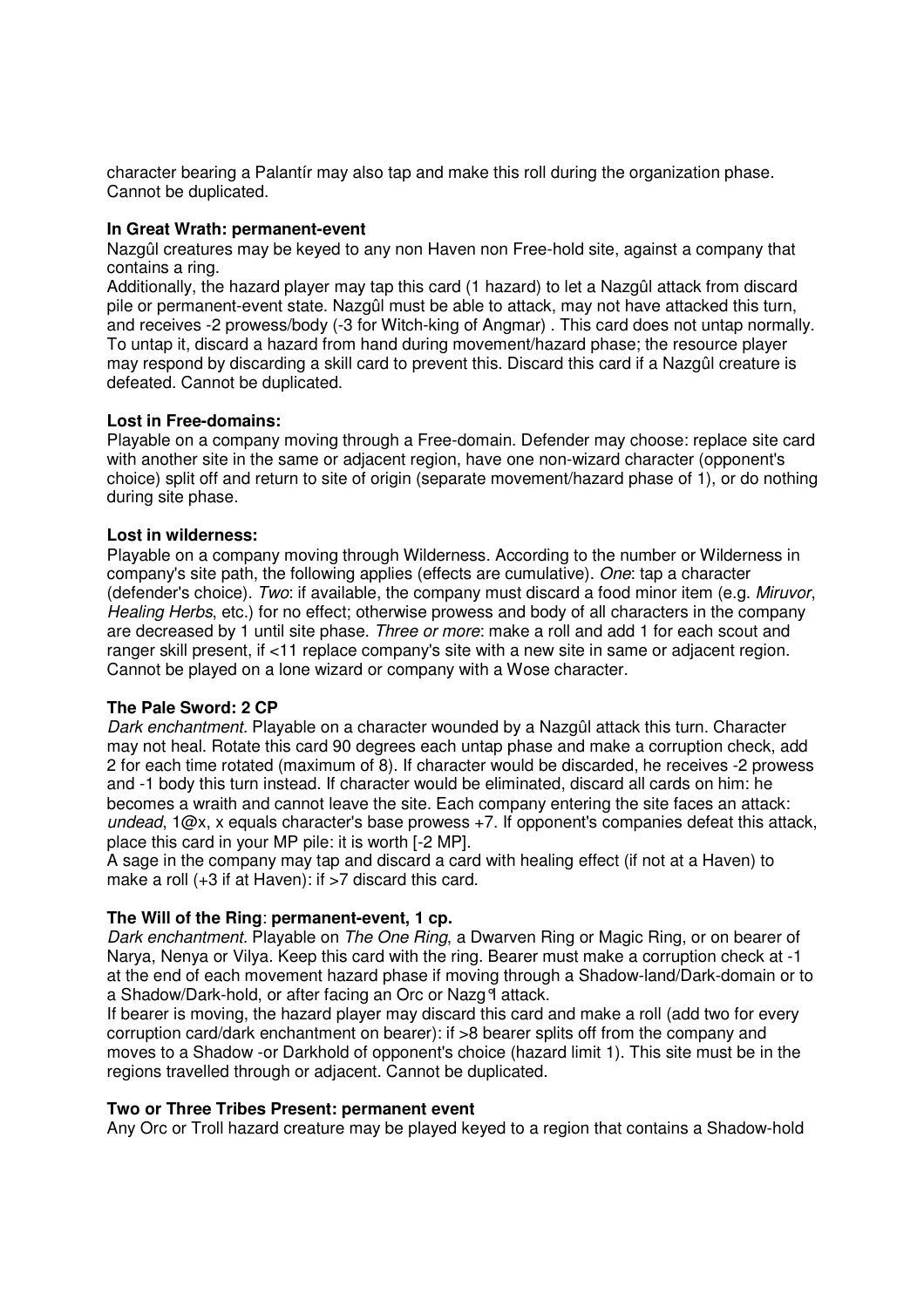or Dark-hold (or adjacent region if *Doors of Night* is in play). Additionally, any hazard creature gains +1 prowess and strike if played after a hazard creature of the same type during the same movement/hazard phase. Discard if such creature is defeated.

#### Resource events:

#### **Alert the Folk: permanent-event**

Playable on a character. +3 to any influence attempt by characters in his company against factions playable at his home site. If at his home site, character may tap to take a faction playable there from discard pile to hand.

Alternatively, if at his home site or moving through the region containing his home site, tap character to untap a faction playable at his home site.

#### **Crown of flowers**: **short-event or long-event**

Environment. If played as a long-event: If Doors of Night is not in play, Gates of Morning is considered to be in play. If Doors of Night is in play, it is considered out of play while Crown of Flowers is in play (Doors of Night may still be removed normally).

If played as a short-event: remove one corruption card or *dark enchantment* from a character.

#### **Dragon-lore: 1 cp**

Lore. Playable on a character after facing a strike from an attack by a unique Dragon manifestation or an automatic attack at a site that contains a hoard. You may draw a card from Play deck when you play this card. Discard this card to give -2 prowess and body to an attack from a unique Dragon manifestation; The Old Thrush cannot be played or have been played on the same attack. Alternatively, discard this card at any time to play a Dragon at Home manifestation from discard pile.

#### **Dreams of Lore:**

Lore. Playable at Old Forest, The White Towers, Beorn's House, Dol Amroth or Henneth Annun, on an untapped: wizard, sage, Frodo, or character with a mind > 5. Tap character and site. If character is at a non Shadow/Dark-hold during your organization phase, you may name one hazard or resource (both if you have 3 Lore cards in play). Until your next turn: if any opponent plays named hazard, your may test a ring (add or subtract 1 to result). If any opponent plays named resource, you may draw a card and your hand size is increased by 1. Additionally, character may tap to make information playable at his current Free-hold, Borderhold, or Ruins & Lairs until the end of the turn.

#### **Drughu: permanent-event**

Playable on a character with home site Druadan Forest. If such character is not in a company while company is at a site in Gondor, you may now (search and) play him from the Roving Character Deck. Character costs only 3 points of influence to control, but must be controlled by your wizard or a character with a mind of 6 or more (otherwise discard character). While moving through Wilderness or Gondor, character may tap to cancel an attack: immediately replace your site card with another site card in the same or adjacent region, increase the hazard limit by 1.

#### **Eyes of Mandos: permanent-event**

Lore. Playable on Pallando. The mind of each character in his company bearing a Palantir is increased by 2 (costing no extra influence to control). Discard this card to heal a Dunadan or Man character. Cannot be duplicated.

#### **Face out of sight**: **long-event**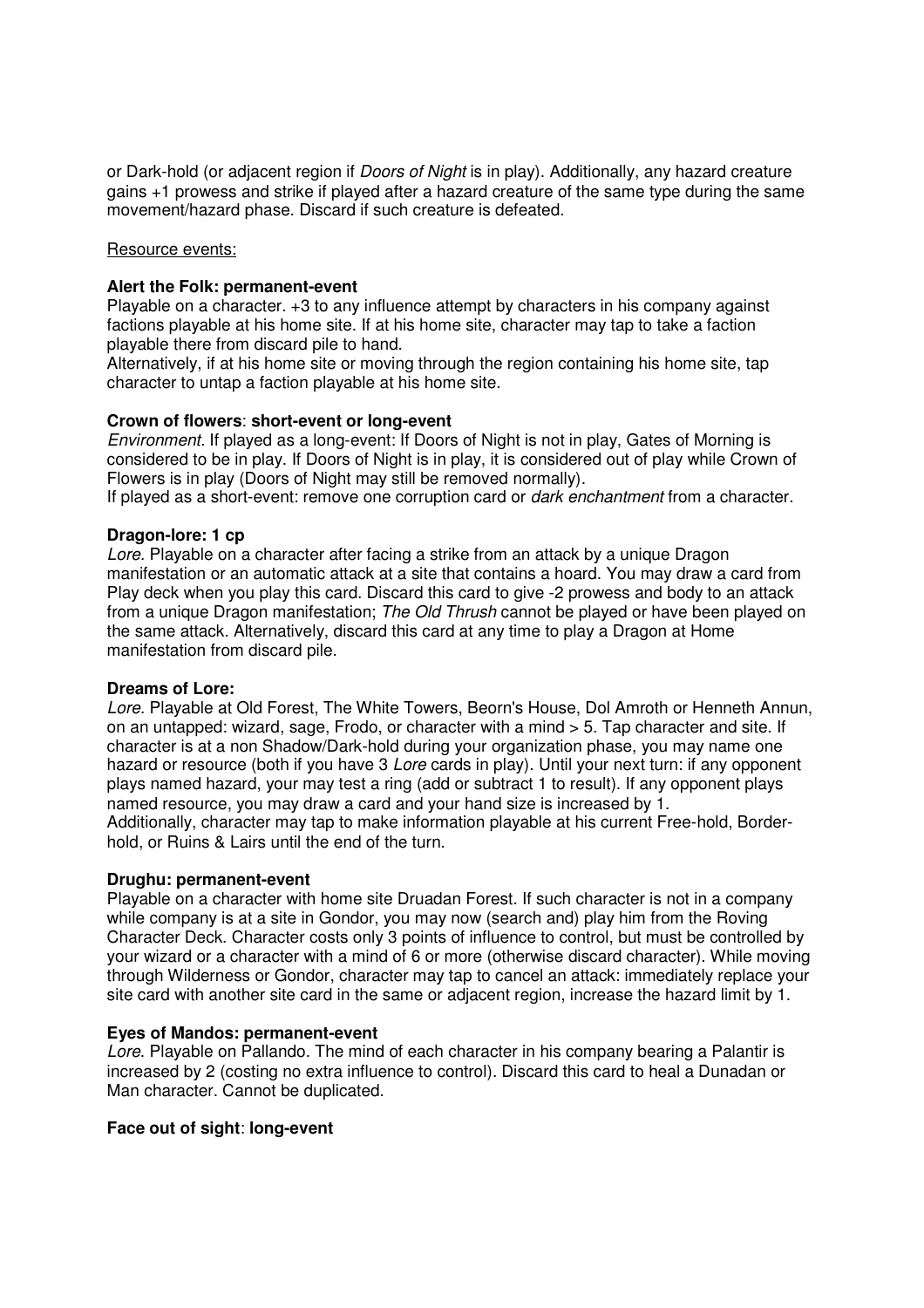Discard a resource from your play hand and tap a character in the company to return a hazard creature keyed to a site to opponent's hand.

#### **Gift of Comprehension:**

Light enchantment. Lore. Playable on your wizard or an Elf. All Man characters in the company receive +1 prowess and +1 on corruption checks. Character may tap to remove a corruption card or dark enchantment from a Man or Dúnadan in the company. If he controls Magical Harp, he may tap this item in stead for same effect, or tap to heal one Man or Dúnadan in the company. Character makes a corruption check at -2 at the end of each untap phase. Additionally, bearer gains +3 influence against Ent-allies and Ent factions.

#### **Healing of Nimrodel: short-event**

Playable on a company moving to a haven, if the company contains an Elf, or an Elf is present at the haven. The company may untap or heal one character (from wounded to untapped) at the end of it's movement/hazard phase. Additionally, tap a character in the company to allow the company to take a second movement/hazard phase immediately following the first movement/hazard phase.

#### **Herb-lore:**

Lore. Playable on Radagast. Tap Radagast if untapped. Radagast gains the sage skill. Discard this card at the beginning of the movement/hazard phase to heal or untap any number of characters in his company equal to the number of wilderness in his site path. Cannot be duplicated.

#### **Here is a Snake!:**

Playable on one of your characters at same site as opponent's company. Your character 'duels' a character of your choice from opponent's company. Treat duel as a single-strike attack; attack/strike cannot be cancelled unless opponent 'declines' duel by placing card in your marshalling point pile. [MP: 2]

#### **Here There or Yonder:**

Playable during movement/hazard phase on a moving company that contains a diplomat, if no character has been played this turn: bring a Roving character into play under general influence with the company who's home site is in one of the regions travelled through, or regions adjacent to these.

Alternatively, playable during site phase on an untapped wizard or sage at an untapped non-Haven site. You may play an ally with the wizard/sage if the site where the ally is normally playable is in the same or adjacent region as the sage's current site. Tap sage and site.

#### **Hidden Knife:**

Playable during the site phase on one of your characters at same site as opponent's company. Tap character. You may play (simultaneously with this card) one Orc, Troll, or Man hazard creature from hand attacking opponent's company. Opponent's company may play resources which affect prowess, body, attacks or strikes.

#### **Hobbit-lore:**

Lore. Playable on Gandalf. Tap Gandalf if untapped. +2 direct influence against Hobbits not in his company. If Gandalf is in the company; you may discard (for no effect) a New Friendship to influence a Hobbit controlled by a wizard, or Old Friendship to cancel an influence attempt against a Hobbit. Discard this card to heal a Hobbit in Gandalf's company or to play a Hobbit that is Roving at your current Border-hold, Free-hold or Haven during the organization phase. Cannot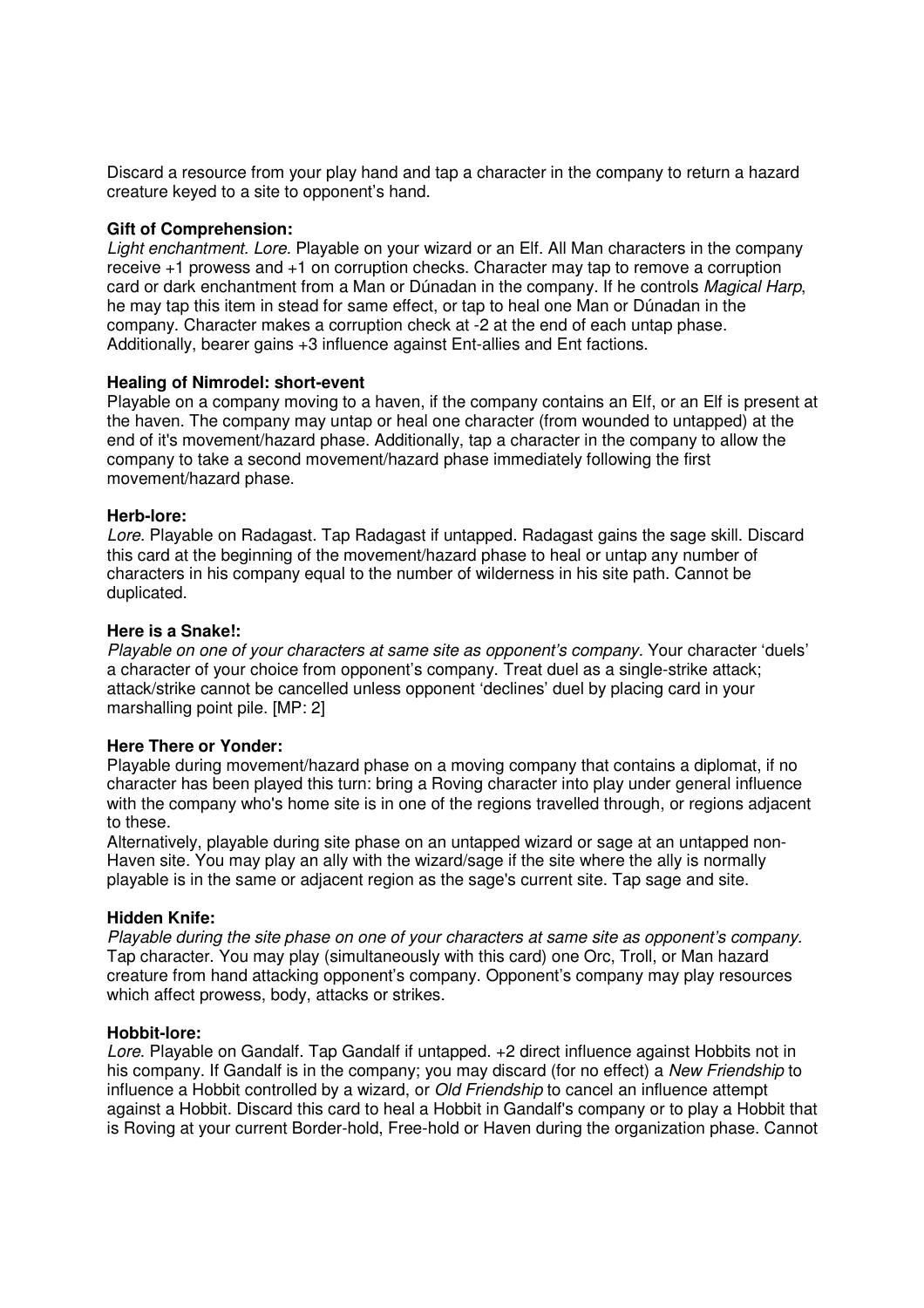be duplicated.

#### **I Know Much About You:** (curtousy of Jambo)

Playable on a diplomat during the movement/hazard phase whose company is facing a hazard creature attack. Name a hazard card. If your opponent has this card in his hand, he must reveal it to you and you may choose one of three options: the hazard creature is discarded, the hazard creature receives -3 prowess and -1 body, or the revealed card is discarded. Otherwise, your opponent must reveal his hand and the hazard limit is increased by two. Cannot be duplicated on a hazard creature attack.

#### **Lore of the Ages: 1 cp**

Lore. Playable on a character at an Elf-hold (any haven), Dwarf-hold or Minas Tirith. Depending on the site, character receives +2 influence against Elves, Dwarves or Dúnadan and may tap to untap any character of that race in the company. If 4 different races are in the company (Elf, Dwarf, Dúnadan, Man or Hobbit), you may search the discard pile for a Fellowship during the organization phase at any non Shadow-hold, non Dark-hold and play it as if at a haven (or play Fellowship from hand).

#### **Narya: permanent-event, 1cp**

Unique. Ring of Fire. Playable on Gandalf or Cirdan. Tap Narya to give +2 prowess and +1 body to bearer this turn, or to untap a character in his company facing a strike from a hazard creature attack. Gandalf/Cirdan makes a corruption check at -3.

#### **Nenya: permanent-event, 1cp**

Unique. Ring of Water. Playable on Galadriel. Tap Nenya to give +2 prowess and +4 direct influence to Galadriel this turn, or +3 to a corruption check made by a character in her company (other than Galadriel). Galadriel makes a corruption check at -2.

#### **No Strangers at this time:**

Light enchantment. Playable on an untapped Border-hold or Free-hold if your wizard is there, or if one of your characters there has the site listed as his home site. This site is never discarded or returned to your location deck. Any character that doesn't have this site listed as his home site must make roll at the beginning of the site phase, adding his mind (10 if wizard): if less than 15 character must tap.

#### **Old Road:**

Playable during the organization phase on a company at a non Shadow-hold non Dark-hold. Company may move 3 extra regions if moving to a site where another company is located. The site path may not contain any coastal sea region.

#### **Ordered to Kill:**

Playable on a non-wizard character at a non-Haven site. Turn character face down: he becomes an agent (at current site). Normal agent rules apply, except attacking and making creatures playable. He may take two agent actions per turn. During site phase he may tap if opponent's company enters the site to initiate one action (your choice): if warrior, attack; if sage, tap a nonwizard character; *if diplomat*, make an influence attempt; *if scout*, attempt to steal an item; both characters make a roll (+2 if Hobbit, +2 for defender) and add their corruption points: discard item if agent's result is higher.

#### **Pledge of conduct: permanent-event**

Diplomat only. Playable on an opponent's character at the same site as your untapped diplomat.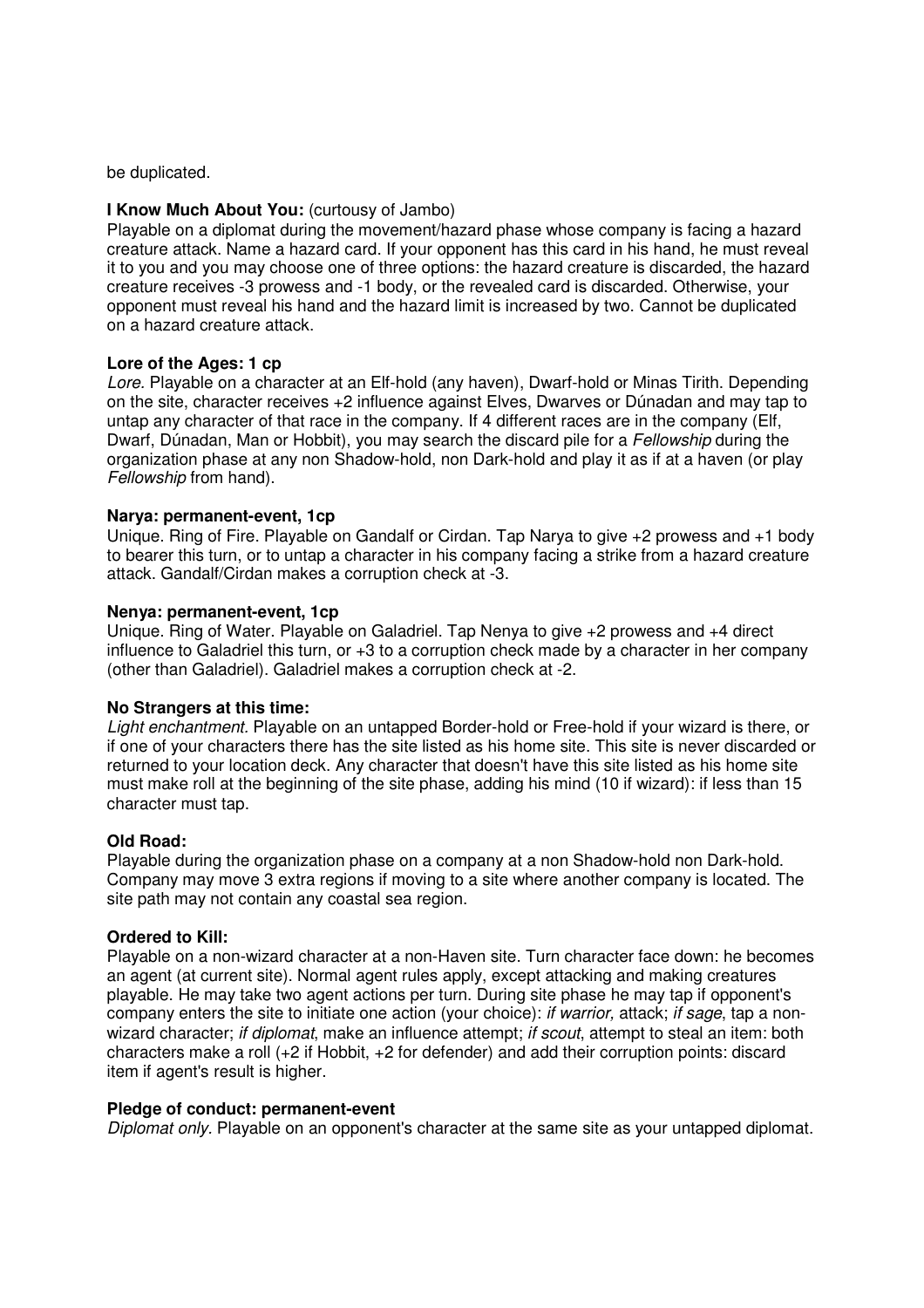Tap diplomat. Character must now choose:

-keep this card: character receives -3 direct influence and must make a second corruption check each time he makes a corruption check.

-place this card on your diplomat: diplomat receives +3 influence and this card is worth 1 MP. If on your wizard your hand size is increased by 1.

This card may be discarded during his next untap phase if character passes a corruption check at -5 or gives your wizard an item he bears. Cannot be duplicated on a character.

#### **Power against the enemy:**

Ritual. Playable at the end of the organization phase on a moving company. +2 prowess until the end of the turn for all characters in the company against Orcs, Trolls, Nazgûl and Men attacks keyed to Shadow-land, Dark-domain, Shadow-hold or Dark-hold, or automatic attacks of these types. Orcs, Trolls, Nazgûl and Men attacks against this company cannot be cancelled this turn.

#### **Refuge: 1 cp**

Playable on an Elf ranger or Elf scout. Elf may tap to cancel a hazard creature attack: company may do nothing during the site phase, but you may heal a character in the company **or** play a Roving Elf-character with the company under direct or general influence. Cannot be duplicated by a given player.

#### **Rescue Prisoners:**

Playable on a company after facing automatic-attack(s) at a site. The company faces two attacks: 3@7 (Wolves if Border-hold, Spiders if Ruins & Lairs, Orcs if Shadow-hold, Trolls if Dark-hold).

 After the attack, tap a character to play a Roving Character (otherwise take this card to hand). Character comes into play wounded, is worth no MP's and costs no influence to control. When character is healed place this card in your MP pile: character now requires normal amount of influence to control and is worth normal MP's.

 This card may also be played on a character after a successful rescuing attempt at a site (ignore attacks, other effects do apply, wound character if not wounded).

#### **Return of the king**:

Unique. Playable at Minas Tirith on Aragorn II if he bears a Palantír, The One Ring, Narsil or Andúril, **or** at Minas Morgul if a Sapling is stored there. +3 to his direct influence and he may use a Palantír. Resources and followers controlled by Aragorn II cannot be influenced. All characters in his company gain +1 to prowess and corruption checks when moving through a Shadow-land or Dark-domain, or at a site therein. Aragorn may tap to untap all characters in his company.

#### **Safe from the shadow:**

Playable on a company. If company has moved to a Haven, Free-hold or Border-hold, during site phase you may: store an item or event (as if at a haven) for every two hazard-events played on the company this turn; heal a character for every three hazard creatures played on the company this turn; or test a ring for every Nazgûl or Orc creature played on the company this turn, modify the result by +1.

#### **Saw further and deeper: short event**

Lore. Playable on an untapped: wizard, character with a mind >5, or character with Dreams of Lore. Tap the character (Pallando or Gandalf do not tap) and make a roll: you may look at a number of cards on top of the Play Deck equal to the result plus the number of Lore cards you have in play; choose and take one card into hand, return the others at random to the top of the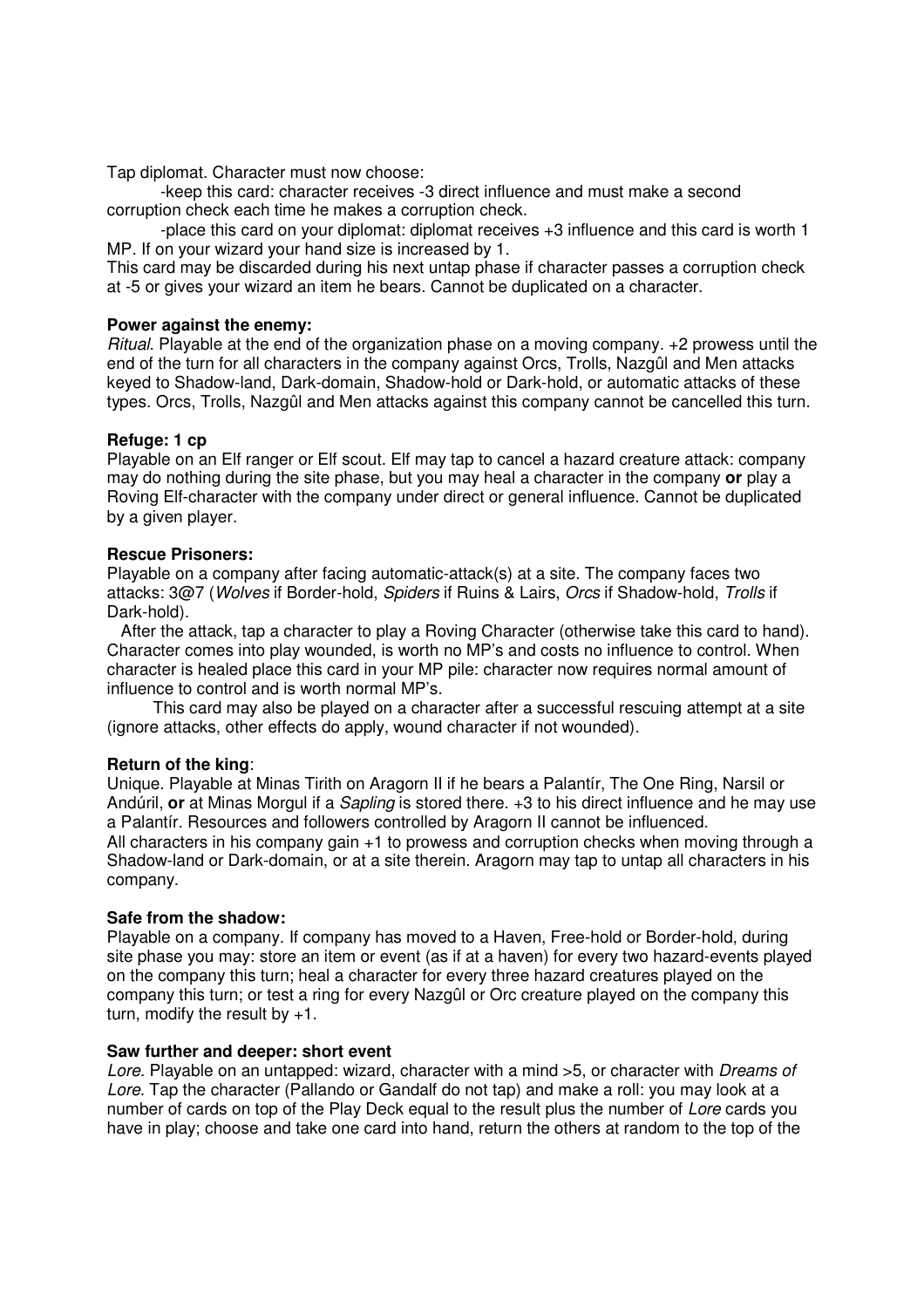deck.

#### **Scroll of Isildur: permanent-event, cp 1**

Lore. Playable on Minas Tirith or Isengard, if you tap 10 mind or more worth of characters (wizard =10). The site is never discarded. Before testing a gold ring, a company at this site may choose to make a roll and add 2 for each sage present. If the result is: <8, nothing happens; 8- 12:  $+2$  to the subsequent roll to test the ring;  $>12$ , you may replace the ring with any ring item from hand.

Rotate this card 90 degrees each time a ring is tested at this site. This card is worth 1 MP for each time rotated (to maximum of 4).

#### **Sentinels of Numenor: 1 cp**

Playable on Aragorn, Boromir, Faramir, or Imrahil. Character may tap to return a non-unique hazard creature to opponent's hand, or to take any number of strikes from a hazard creature (in separate strike sequences, with a cumulative -1 to prowess each strike). Character makes a corruption check if tapping in this fashion, and any influence attempt against a Man or Dúnadan faction by characters in his company this turn is modified by +2.

#### **Stone of Erech**: **permanent-event, +2 cc**

Unique. Playable on a Man or Dúnadan character at Vale of Erech. Character must make a corruption check at -3 and face an attack: undead 1@13 (make cc at -3 if wounded). If killed or discarded, take this card back to hand.

Character receives +2 on his corruption checks and may tap to cancel an undead attack. If Return of the King is not in play, tap Stone of Erech to force an opponent's Man or Dúnadan character at the same site to make a corruption check at -3 (cards may be played in support): if character fails this check, he becomes a character in your company along with all non follower cards he controls.

#### **Tales of the Hunt: 1 cp**

Light enchantment. Playable on a non-wizard warrior. Except during your site phase, you may discard a creature from your MP pile (or trophy from the company) to untap the character. If creature is normally worth 2 MP or more, untap all characters his company. **Alternatively**, discard this card during organization phase to heal a character in the company (from wounded to untapped); wound this character again during end-of-turn phase and make a body check (even if already wounded). In both cases, warrior makes a corruption check.

#### **The Hunt: permanent-event**

Lore. Playable on Alatar. Tap Alatar if untapped. Characters in his company may take trophies (any normal trophy rule applies). Remove all trophies (except those on Alatar) when Alatar leaves the company. Discard this card to give +1 prowess until the end of movement/hazard phase to all characters in the company that Alatar has just joined by using his special movement ability. Cannot be duplicated.

#### **Use Palantír: permanent event**

Ritual. Playable on a sage or character with mind greater than 5: he may use any Palantír he bears. During organization phase, you may choose any one non-Hobbit character in play bearing a Palantir. Both characters make a roll (+2 if character taps) and add their mind (10 for wizard). Player with the highest result may look at opponent's Play Hand. If the roll exceeds a difference of 5, one resource may be taken from opponent's Play Hand, if the roll exceeds a difference of 8, this card may be taken from his Marshalling Point Hand in stead. Winner makes a corruption check at -1.